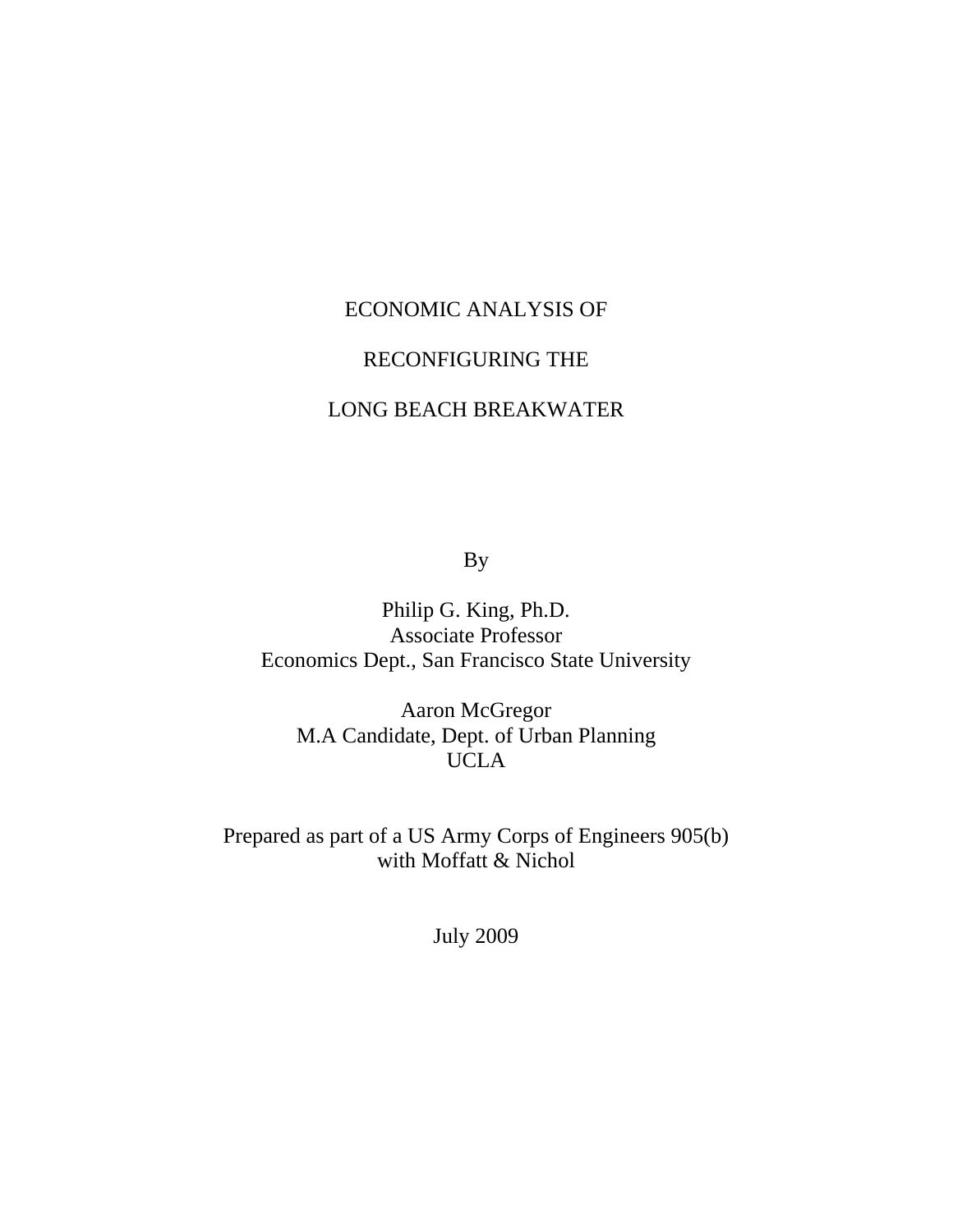# **EXECUTIVE SUMMARY**

- This paper was prepared as part of a 905(b) reconnaissance report for the City of Long Beach and the US Army Corps of Engineers to analyze the proposed reconfiguration of the Long Beach breakwater. We are a subcontractor under Moffatt and Nichol.
- Our report analyzes and provides some preliminary estimates of the recreational benefits and losses associated with the proposed reconfiguration of the breakwater at Long Beach. The report also provides estimates of State and local (City) economic impacts.
- The current breakwater configuration limits water circulation inside the San Pedro Bay adjacent to the beach. This, in conjunction with water emanating from the LA River, has lead to poor water quality at Long Beach, substantially reducing recreational value:
	- o Poor water quality increases bacterial counts in Long Beach, leading to very poor water quality scores, and reducing recreational value.
	- o Trash from the LA River also reduces recreational value despite City efforts to clean up this trash on the beach.
	- o "Red Tide" events caused by algae also create fowl smells, poor aesthetics and, in some cases, potential health issues, reducing recreational value.
	- o Reconfiguring the breakwater could mitigate all of these negative impacts, increasing recreational value.
- Reconfiguring the breakwater could also increase wave activity, increasing demand for surfing, bodyboarding and other wave activities.
- Our preliminary estimates, based on parking capacity, beach carrying capacity and densities at nearby beaches, indicate that, assuming a substantial increase in water quality and some wave activity:
	- o An increase of beach visitation in the neighborhood of three million people per year is reasonable.
	- o This increase in attendance and recreational quality will increase recreational benefits by \$27.5 million per year, or \$555 million (PV) over a fifty-year period.
	- o For the City of Long Beach, the increase in spending is \$52 million per year or just over \$1 billion (PV) over 50 years. Increased beach tourism will generate \$2.5 million per year in taxes and \$4.3 million in parking revenues/fines. Over 50 years, this implies \$52 million in taxes, \$87.9 million in parking fees, totaling \$140 million in revenues for the City of Long Beach.
	- o Increased beach activity generates \$58.6 million dollars spent in the State of California and \$6.7 million dollars in taxes. Over 50 years the present value of this spending is just under \$1.2 billion in spending and \$136 million in taxes.
- An increase in wave activity could diminish recreational boating activity or value during periods where swells are significant, although, improved water quality, particularly the reduction in red tide events may offset some of these losses.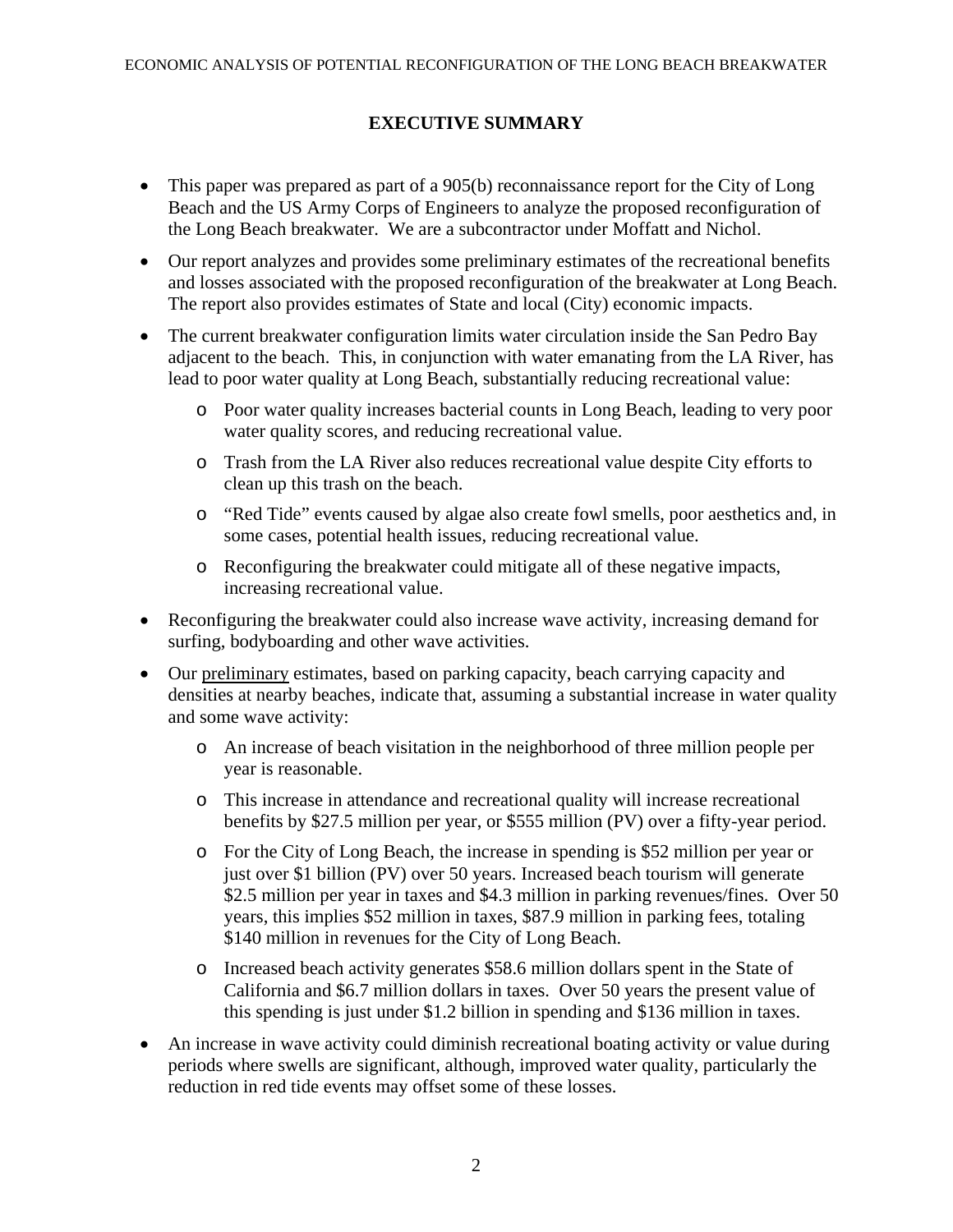### **INTRODUCTION**

The purpose of this study is to analyze and, in some cases, estimate, the most significant recreational economic benefits and losses associated with a potential reconfiguration of the breakwater at Long Beach. Recreational benefits and costs will be measured both in terms of non-market values and local economic impacts due to increased spending in Long Beach and in California. The main focus of the analysis is twofold:

- 1. The projected changes in recreational activity due to improved water quality. Reconfiguring the breakwater will increase the flow of water to the coast, in particular to water used by recreational bathers. Several water quality issues should be improved by reconfiguration:
	- a. Improved circulation could lower coliform bacteria counts that are used by the EPA and nongovernmental organizations like Heal the Bay to rate water quality at beaches. These ratings influence the demand for beach recreation and perceptions of beach quality.
	- b. Improved circulation could reduce "red tide" events that often occur in Long Beach, reducing the recreational value of the beach to swimmers and nonswimmers.
	- c. Improved circulation could reduce the flow of trash that flows from the Los Angeles River to Long Beach (though this trash would be transported elsewhere). Trash substantially reduces the aesthetic value of coastal water and beach, reducing recreational value for everyone using the beach and potentially for boaters inside the breakwater as well.
- 2. Reconfiguring the breakwater will increase wave activity, which could significantly enhance surfing at Long Beach. It is also possible that surfing activity could improve the desirability of Long Beach to non-surfers, as friends and relatives accompany surfers and since watching surfers may enhance recreational benefits.

This section will also discuss potential impacts of breakwater reconfiguration on recreational boating, kiteboarding and other activities in the area.

### **ASSUMPTIONS**

A 905(b) analysis does not require a full quantitative analysis or a complete analysis of every alternative and option. However, given the potential expense of this project, we thought it would be useful to present preliminary estimates of the key impacts that could be created by this project. The analysis contained below assumes a reconfiguration of the Long Beach Breakwater, which could substantially improve water quality issues inside the Breakwater. This analysis also assumes that wave activity in the two adjacent marinas could be fully mitigated and beach erosion due to increased wave action could be fully mitigated. Each of these alternatives should be considered in a full feasibility study, but not in a 905(b).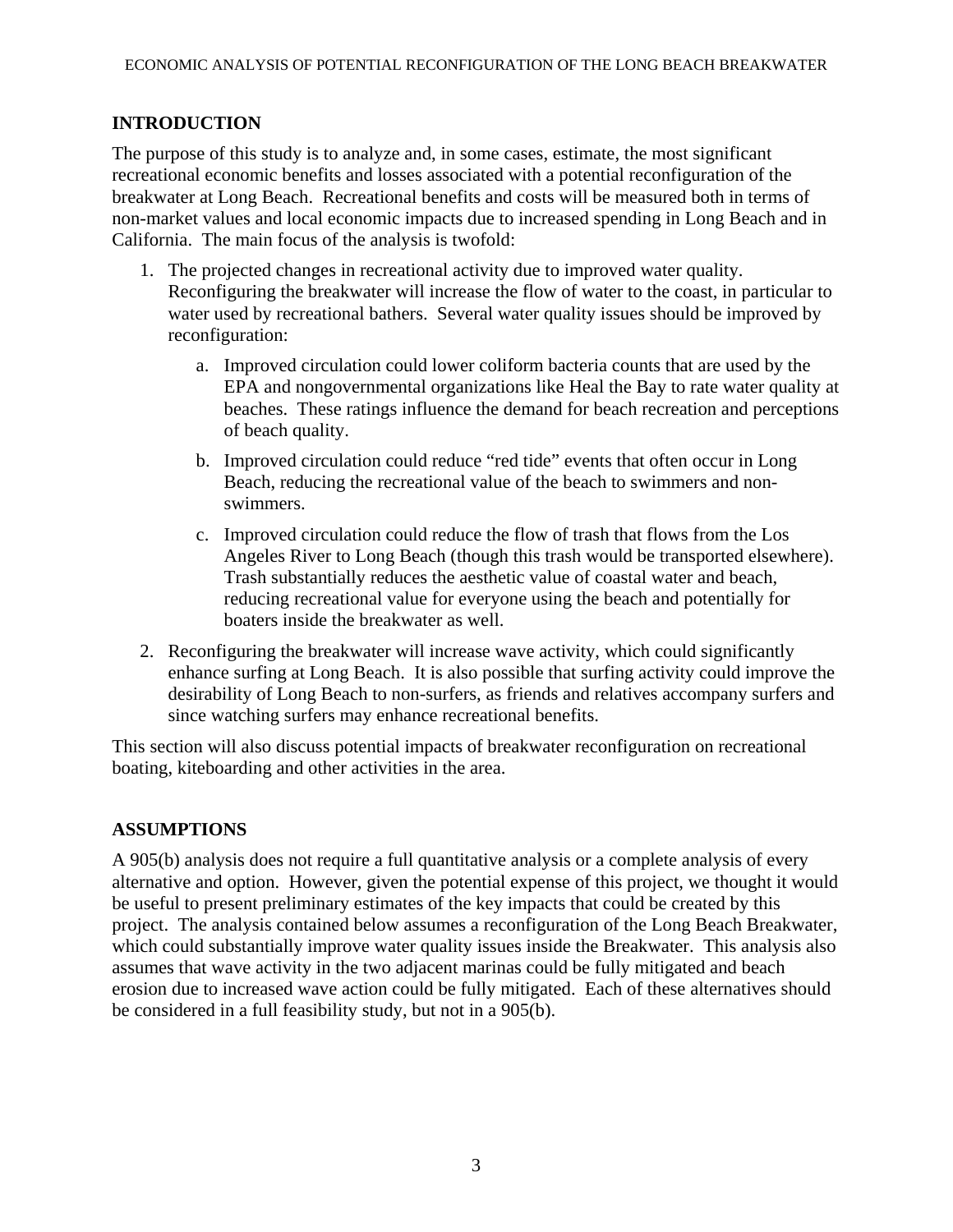# **EXISTING COASTAL RECREATION STUDIES**

#### **Economic Impacts and Value for Changes in Coastal Water Quality**

Few academic or government sponsored studies of recreational activities in Long Beach exist. The most relevant study is the Southern California Beach Valuation Model (SCBVM). In 2007, Leeworthy and Wiley released a report utilizing the SCBVM to predict the change in use, economic impacts and economic value for changes in water quality in the Long Beach surf zone<sup>[1](#page-3-0)</sup> To model changes in water quality, the SCBVM employs counterfactual scenarios for changes in standardized Heal the Bay (HTB) water quality grades. Unfortunately, this study was confined to the western shoreline of Long Beach and only addressed changes in bacteriological water quality. The study did not account for the entire area that would need to be considered in this project, nor did it account for reductions in trash, "red tide" and other visible pollutants or potential increases in recreational demand associated with increased wave activity.

HTB standardizes California municipal surf zone water tests by analyzing a complex variety of shoreline bacteria levels – enterococcus, fecal coliform and total coliform. This data is published annually in the Beach Report Card, providing individuals pursuing water-based activities with coastal water quality information. The Beach Report Card provides water quality letter grades (A to F) for (1) AB 411 testing period from April to October, (2) year around dry season and (3) year around wet season. To standardize grades, HTB utilizes a geometric mean criterion to calculate scores ranging from  $0 - 100$  total available points. In recent years, Long Beach's coastal water quality, specifically on the shoreline west of Belmont Pier, has faired poorly in the HTB Beach Report Card. For three consecutive years, HTB has classified western potions of Long Beach's surf zone as a Top 10 California "Beach Bummer"<sup>[2](#page-3-1)</sup> for its failure to meet defined coastal water quality standards. The widely distributed Beach Report Card invites concern for coastal locations like Long Beach when considering the difficulty of displacing environmental quality perceptions maintained by the public.

### **Environmental Perceptions by Coastal Users**

A 1999 study conducted by the Southern California Beach Project<sup>[3](#page-3-2)</sup> (University of Southern [California\) documents environmental perceptions held by Los Angeles County beachgoers. The](#page-3-2)  [study suggests that Los Angeles County residents often perceive the ocean as a place of](#page-3-2)  [contamination rather than a place for safe water-based recreation. Moreover, survey respondents'](#page-3-2) 

<span id="page-3-0"></span> $\overline{a}$ <sup>1</sup> Wiley, Peter C., Leeworthy, Vernon R., and Stone, Edward, A. 2006. Economic Impact of Beach Closures and Changes in Water Quality for Beaches in Southern California. National Oceanic and Atmospheric Administration, National Ocean Service, Management and Budget Office, Special Projects: Silver Spring, Maryland. 16pp. http://marineeconomics.noaa.gov/SCBeach/Econ\_Imp.pdf. 2

<span id="page-3-1"></span> $^2$  In 2006-2007, Long Beach was recognized as a "Beach Bummer" for poor water quality grades at 14 testing sites (eighty-eight percent of testing sites in Long Beach); in 2007-2008 the City of Long Beach was identified as a "Beach Bummer" for multiple testing locations west of the Belmont Pier; and in 2008-2009, testing locations at the City of Long Beach LA River outlet resulted in the classification of Long Beach as a "Beach Bummer".

<span id="page-3-2"></span><sup>&</sup>lt;sup>3</sup> Martin, Nicole, Linwood Pendleton, and D.G. Webster. Public Perceptions of Environmental Quality: A Survey Study of Beach Use and Perceptions in Los Angeles County. *Marine Pollution Bulletin* Vol. 42, No. 11 pp.1155- 1160, 2001.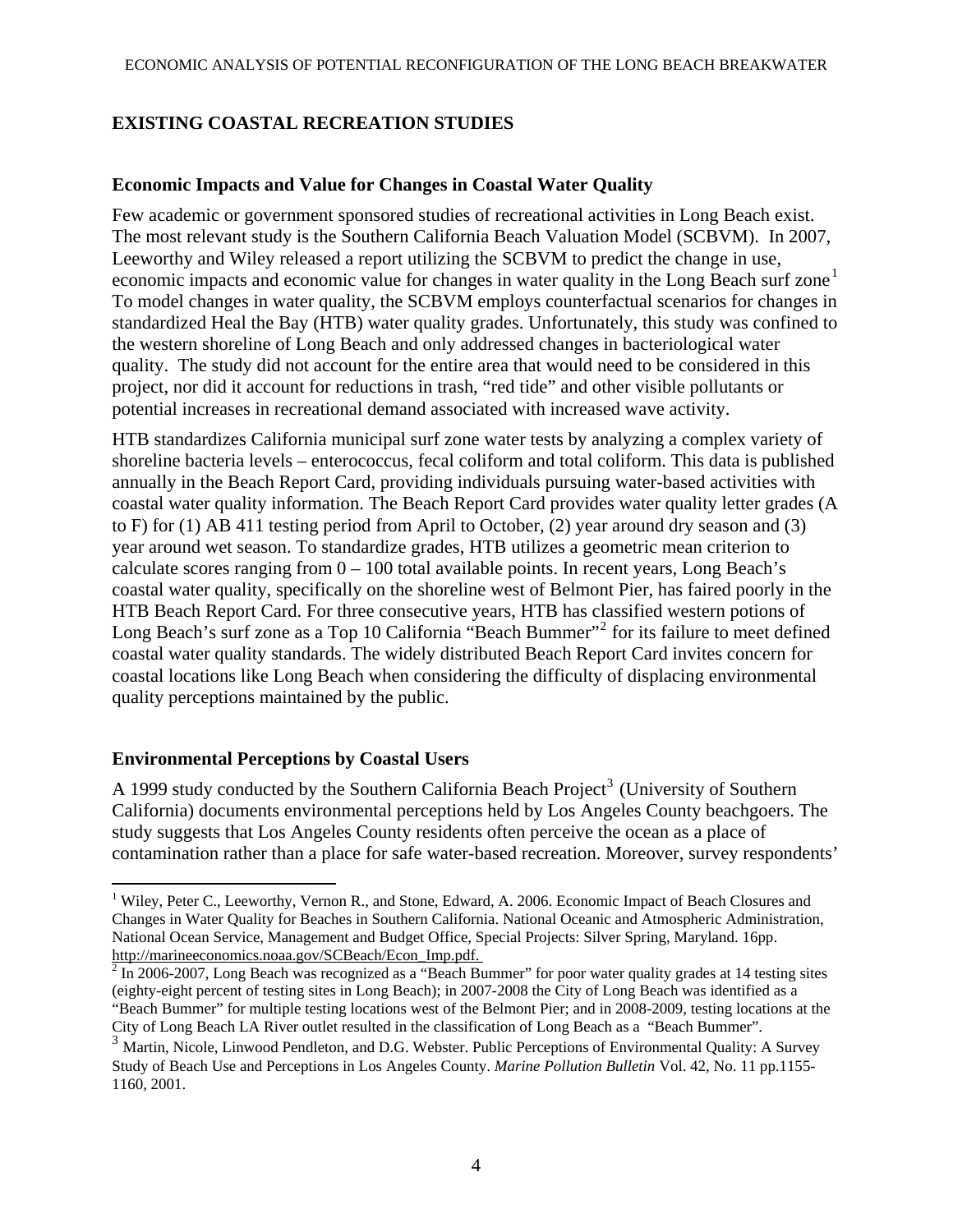perceptions of local water quality starkly contrasted with bacteria water quality tests collected by local municipalities. To identify the source of misguided public perceptions of coastal water quality levels, researchers concluded, "perceptions of coastal water quality may be influenced less by current coastal education campaigns and more by media and other factors" (Pendleton, Martin and Webster, 1,555).

Respondents from the Southern California Beach Project provided their perceptions of important sources of water pollution. The most frequently volunteered response was that trash was the most important source of water pollution at 43%  $(\pm 4.8)$ , followed closely industrial waste at 41%  $(\pm 4.8\%)$  $(\pm 4.8\%)$  $(\pm 4.8\%)$ <sup>4</sup> Bacterial sources of contamination were thought to be less important sources of pollution than visible pollutants – trash, industrial facilities, and storm drains. This evidence is particularly relevant for the City of Long Beach. The Los Angeles River mouth displaces significant amounts of trash on the western portion of the Long Beach shoreline. The presence of trash has significantly decreased in recent years because of an aggressive campaign by the City of Long Beach, however, trash and particulates continue to be deposited on the shoreline. The combination of visible pollutants, the large-scale distribution of the HTB Beach Report Card, and numerous media outlets that have publicized Long Beach's trend of poor coastal water quality have potential welfare impacts extending beyond the western shoreline.

The Southern California Beach Project developed a master list of publicly accessible beaches in Los Angeles and Orange Counties to assist in delineating beach visits and identifying mean water quality grades reported by HTB. Creating a master list required reducing an expansive list of all identified beaches in the Los Angeles and Orange Counties study area into 53 major publicly accessible beaches. For the stretch of shoreline within the City of Long Beach's borders, the Southern California Beach Project divided Long Beach into three distinct sites: Long Beach, from the western shoreline to approximately Coronado Ave.; Belmont Shore, ranging approximately from Coronado Ave. to  $55<sup>th</sup>$  Place; and Alamitos Peninsula, from  $55<sup>th</sup>$  Place to 72<sup>nd</sup> Place, including accessible portions of shoreline adjacent to Bay Shore Ave. and E. Bay Shore Walk.

The study was confined to the western end of Long Beach's shoreline, adjacent to the Los Angeles River mouth. This geographic area represents 18% of the accessible beach area on the Long Beach shoreline. Belmont Shore and Alamitos Peninsula are two additional beaches along the Long Beach shoreline where HTB produces water quality grades. These two sections of beach annually record far superior water quality levels than the beach on the western shoreline. Consistently poor water quality ratings adjacent to the western portion (defined as Long Beach by the Southern California Beach Project) may have significant welfare impacts on the areas of beach defined as Belmont Shore and Alamitos Peninsula if beachgoers fail to distinguish environmental quality standards associated distinct beaches along Long Beach's 5 miles of shoreline.

# **Red Tide**

 $\overline{a}$ 

Red tide occurs when high levels of algae accumulate in a water source. Long Beach, primarily the western portion of the surf zone and the Marina Green docks, has been the host of significant red tide events. The discoloration of coastal water and pungent smells has had visible impacts on

<span id="page-4-0"></span><sup>&</sup>lt;sup>4</sup> See Pendleton, Martin and Webster, 2001.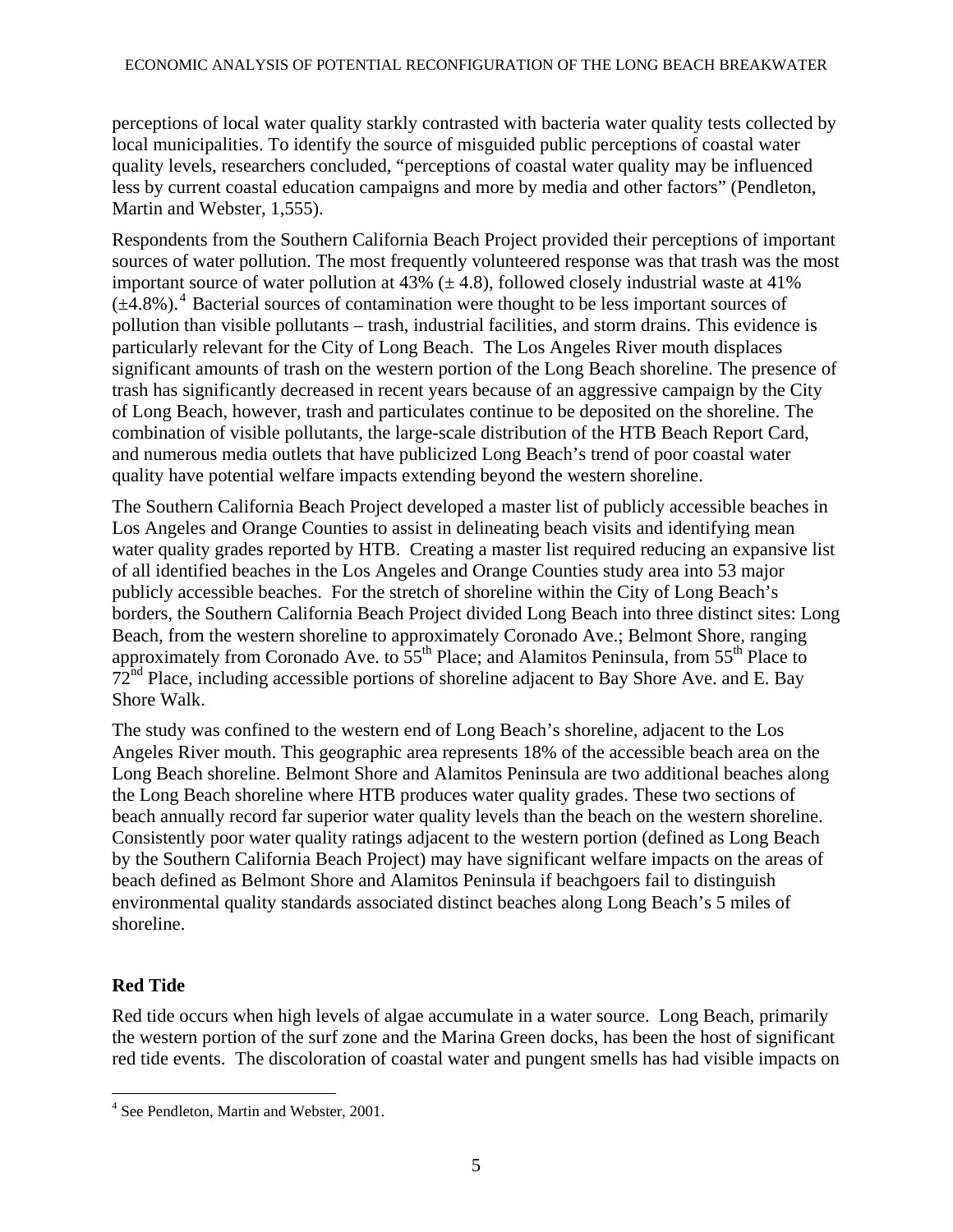coastal recreation in this section of Long Beach's accessible coastline. According to Long Beach lifeguards, the limited wave activity and tidal circulation can result in the blooming of phytoplankton, resulting in water discoloration (i.e., red tides) and noxious odors, both of which have the capacity to deter costal visitors.

No specific study analyzing the economic impacts of red tide events has been conducted in Long Beach. Additionally, it is important to recognize that red tides are not synonymous with harmful algae blooms (HAB). Literature associated with HAB and red tide events indicate the large negative impact these events can have on beach visitation and tourism in general, as well as other economic activities.<sup>[5](#page-5-0)</sup> Given the numerous red tide events that have occurred near the western marinas, boat owners could potentially benefit from increased tidal circulation, minimizing the effects of red tide and HAB events.

### **EXISTING ATTENDANCE AND RECREATIONAL AMMENITIES**

Long Beach has numerous recreational opportunities to choose from. The primary recreational activities are: swimming, walking, biking, volleyball, kiteboarding, dog walking and boating. Multiple sites for beach volleyball-use are located along Belmont Shore. Adjacent to the volleyball courts is the off-leash dog zone. Long Beach dog beach is the only dedicated legal offleash beach area in Los Angeles County and is one of the more frequented areas of beach utilized by beachgoers.

To obtain information on attendance and the composition of beach visitors at Long Beach, preliminary beach attendance counts and in-person surveys were collected on Long Beach's beaches from July 2008 to September 2008. Long Beach beachgoers were asked what activities they would be engaging in on the beach. The most frequented response was hanging out on the beach at 92%, followed by children swimming/playing at 55%, swimming at 27%, walking at 5% and other at 25% (see Appendix A for more detailed methods of the preliminary survey).

In addition to the survey data, beach attendance counts were collected to assist in estimating high-season (June – August) attendance estimates. High season estimates are based on these counts. Extrapolated attendance estimates are consistent with attendance estimates from the Southern California Beach Project and communication with the Long Beach Lifeguard Division. Estimates of attendance at Long Beach's beaches range from 50,000 per year to 500,000. Annual estimates of 250,000 (Table 1) are deemed reasonable given the data limitations, though there is obviously a significant error band around these estimates.

\* Closure of recreational fisheries

<span id="page-5-0"></span> $<sup>5</sup>$  For example, a preliminary analysis of the economic impacts of HAB has demonstrated significant dollar impacts</sup> for isolated and individual instances of HAB. Recent events in Massachusetts resulted in \$12 to \$20 million in losses, a fraction of the impacts of a 1997 outbreak of HAB in the Chesapeake Bay tributaries where it was estimated that "the direct cost was at least \$43 million dollars, based solely on the decline in seafood sales. When losses to tourism, recreational fisheries, and increased costs of monitoring and analysis are factored in, the economic impacts of this event were staggering" (www.whoi.edu).

Florida's Fish and Wildlife Institution list the major societal impacts of HAB' as:

 <sup>\*</sup> Massive fish mortalities that the corresponding deposits on local beaches

 <sup>\*</sup> Beachgoer respiratory ailments contracted from aerosolized toxins

 <sup>\*</sup> Unpleasant and noxious piles of macroalgae that deposits on beaches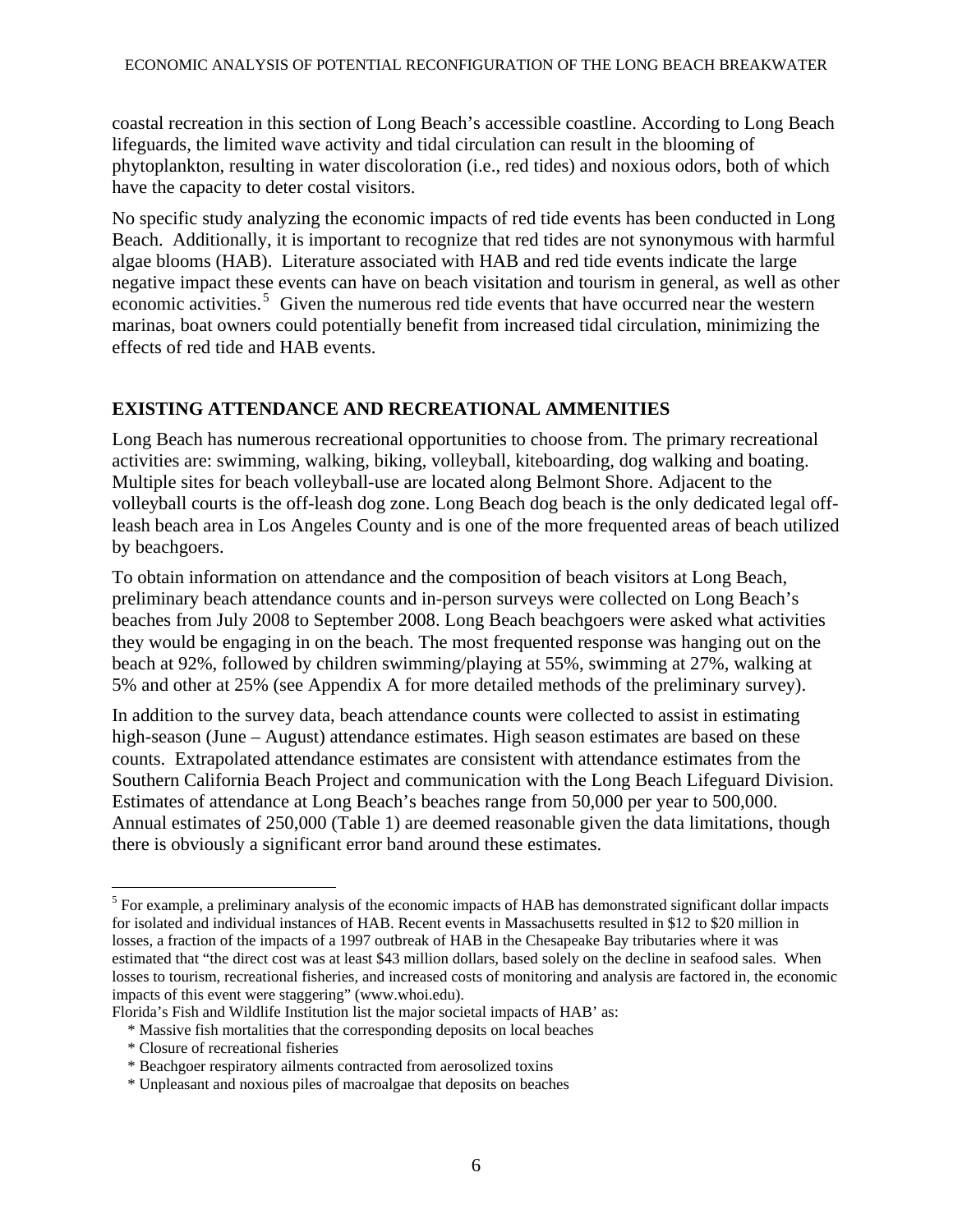| Weekend<br>Average | Weekday<br>Average | <b>High Season</b> | Low Season | Total   |
|--------------------|--------------------|--------------------|------------|---------|
| 3.024              | 1.136              | 175,301            | 79.497     | 254,798 |

|  | Table 1: Estimates of Beach Attendance at Long Beach Shoreline $^6$ |  |  |
|--|---------------------------------------------------------------------|--|--|
|  |                                                                     |  |  |

Veteran Long Beach lifeguards and Marine Safety personnel were contacted to comment on previous and existing beach visitation patterns, identify noticeable changes to the Long Beach shoreline (natural and human induced) and assess if collected survey, attendance and recreational data was representative of year-to-year beach visitation and recreational patterns. Summary statistics produced from the collected preliminary survey and attendance data were presented to the lifeguards. Lifeguards interviewed thought that our data was consistent with their experience. An effort was made to directly compare data collected for this study with official data recorded by the Long Beach Lifeguard Division. Official beach attendance estimates to assess data collected in the summer of 2008 and identify annual trends in beach visitation were not available.<sup>[7](#page-6-1)</sup> The contacted personnel estimated that Long Beach's beaches from the Shoreline Marina to Alamitos Peninsula received 500,000 annual visitors.

Over the past two decades, there has been a general decline in annual beach visitation. Reduced visitation has been documented on the western shoreline. Decreasing attendance could be the consequence of increasingly poor bacteriological water levels, onshore trash deposits from the Los Angeles River and the 1980's extension of the Port of Long Beach that reduced wave activity and tidal circulation. Lifeguards noted the displacement of recreational users after expansion of the Port of Long Beach. Before the expansion, the western surf zone was used for water-based activities dependent on wave activity (i.e., bodyboarders, skimboarders). The eastern shoreline has maintained relatively similar visitation densities, highlighted by volleyball players, dog walkers and the recent phenomenon of kiteboarding in Belmont Shore coastal waters<sup>[8](#page-6-2)</sup>

<span id="page-6-0"></span> $6$  Low season estimates were based on an average ratio for the area. See Dwight, Ryan H., Mitchell V. Brinks, Gajapathi SharavanaKumar, and Jan C. Semenza. Beach attendance and bathing rates for southern California beaches. *Ocean & Coastal Management.* 50 (2007) 847-858.

<span id="page-6-1"></span> $7$  Circa 2003-2004, the City of Long Beach stopped maintaining attendance records. Around this time, the city opted to change their system of collecting parking fees at their beach lots from man-operated booths to metered parking. Previously, a system of estimating beach attendance from parking receipts was in use.

<span id="page-6-2"></span><sup>&</sup>lt;sup>8</sup> Information on changes in beach visitation patterns, recreational use, and costal development come from personal communiqué in the form of an in-person interview with the Long Beach Lifeguard and Marine Safety personnel on April  $16^{th}$ , 2009.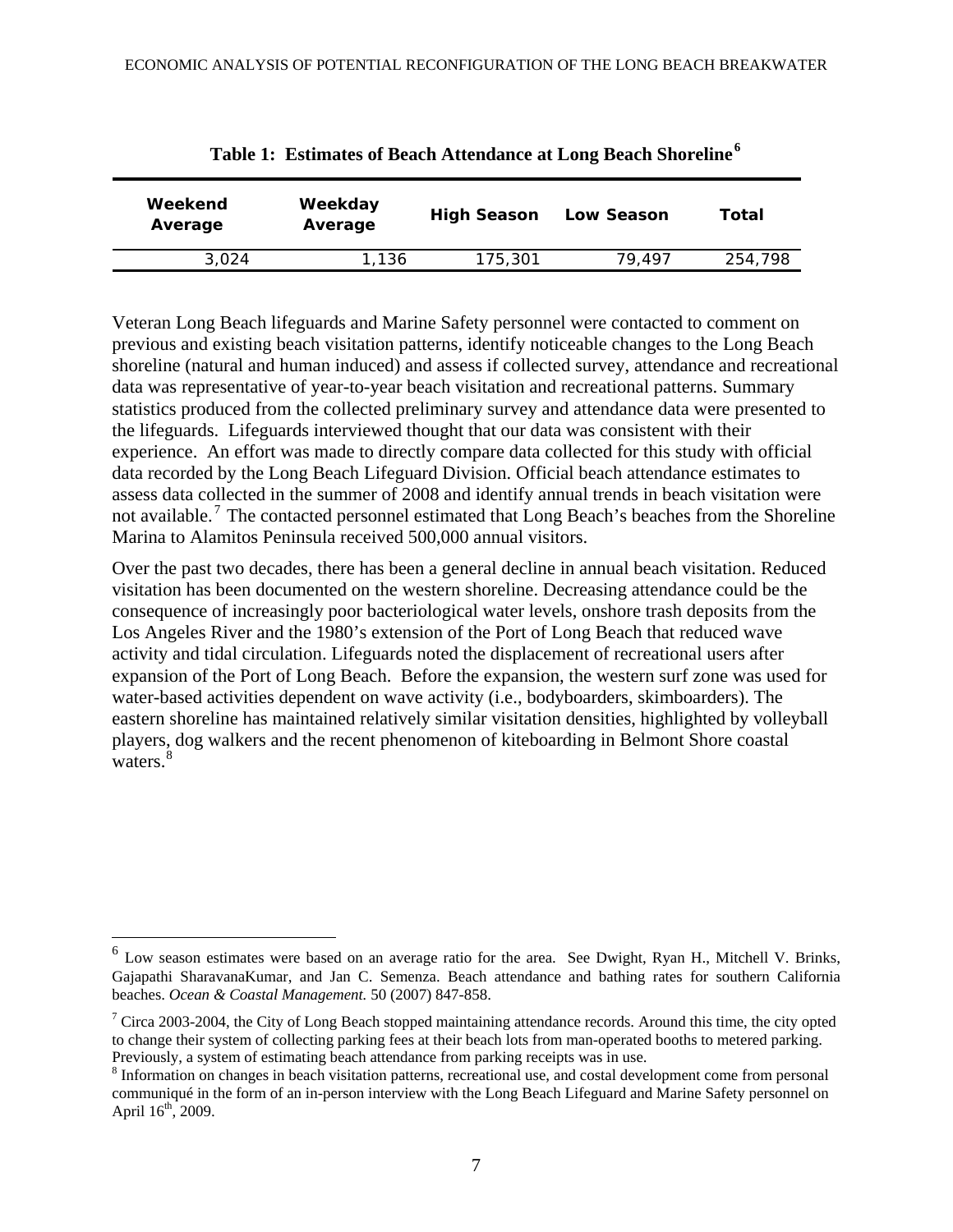### **ESTIMATED CHANGE IN WATER- BASED RECREATIONAL DEMAND**

### **Potential Demand for Surfing and Bodyboarding**

 $\overline{a}$ 

Reconfiguration of the Long Beach Breakwater and subsequent changes in bacteriological water quality levels and wave activity can significantly alter the existing recreational demand in Long Beach's coastal waters. Measurable changes in water quality levels and wave activity will directly influence the demand for water-based recreational activities, primarily surfing and bodyboarding. Analysis of beaches within close proximity of Long Beach - Seal Beach, Bolsa Chica State Beach and Huntington City Beach and Huntington State Beach - illustrate the popularity and demand for surfing and bodyboarding as recreational activities.

Our interviews with coastal users and lifeguards indicated that surfing is a recreational activity that is synonymous with southern California's beaches. Long Beach lifeguards noted the demand for surfing as a recreational activity and indicated that non-surfers also find surfing beaches more desirable. Visitors to Long Beach have approached lifeguards asking where are the surfers. Lifeguards respond to these inquiries by directing them east to Seal Beach and Huntington Beach.

Prior to the construction of the Long Beach Breakwater, Long Beach was renowned for its highquality surfing conditions that are characteristic of many southern California beaches. We spoke with individuals at Surfline<sup>[9](#page-7-0)</sup> to identify the potential demand for recreational surfing in Long Beach if the Long Beach Breakwater were to be reconfigured. Surfline maintains a significant archive of prior and predictive swell models allowing one to interpolate the potential wave energy and subsequent surfing conditions that would occur in Long Beach's coastal waters if the Long Beach Breakwater was to be partially reconfigured or completely removed. Archived swell models indicate that absent the Long Beach Breakwater, surfing conditions would closely mirror, if not exceed, the existing conditions at Seal Beach, the Alamitos Bay Jetty, and Bolsa Chica State Beach and that on an average year Long Beach could expect an upwards of 400,000 surfing visits if the Long Beach Breakwater was completely removed.

Existing infrastructure (e.g., oil islands, pier), a unique bathymetry, and an expansive shoreline stretching over 5 miles from west to east, would allow Long Beach to host a variety of surfing conditions at points along the shoreline. Also unique to Long Beach is the influence of the San Pedro Hill that provides shelter to the western shoreline from characteristic afternoon winds. This feature makes Long Beach one of the few Southern California locations protected from afternoon winds, providing surfable conditions from sunrise to sunset. This attribute has the capacity to draw surfers from north and south of Long Beach and increase the window of time where surfing can be pursued as a recreational activity.

While it is difficult to measure increases in attendance due to improved water quality and waves, our preliminary analysis indicates that increases in beach attendance at Long Beach could be

<span id="page-7-0"></span><sup>&</sup>lt;sup>9</sup> "Surfline is one of the largest sports sites in the world with nearly 1.5 million unique people visiting the site each month. Over the past 30 years, Surfline has helped to develop a sophisticated, proprietary system of wave forecasting - much of which is currently used in LOLA, Surfline's Global Swell Model…Surfline provides weather and forecasting services to every lifeguard agency in California, the Coast Guard, US Navy Seals, National Weather Service, numerous television and movie production companies, multiple domestic and international governmental agencies and nearly every surf company in the world." http://www.surfline.com/surfaz/surfaz.cfm?id=784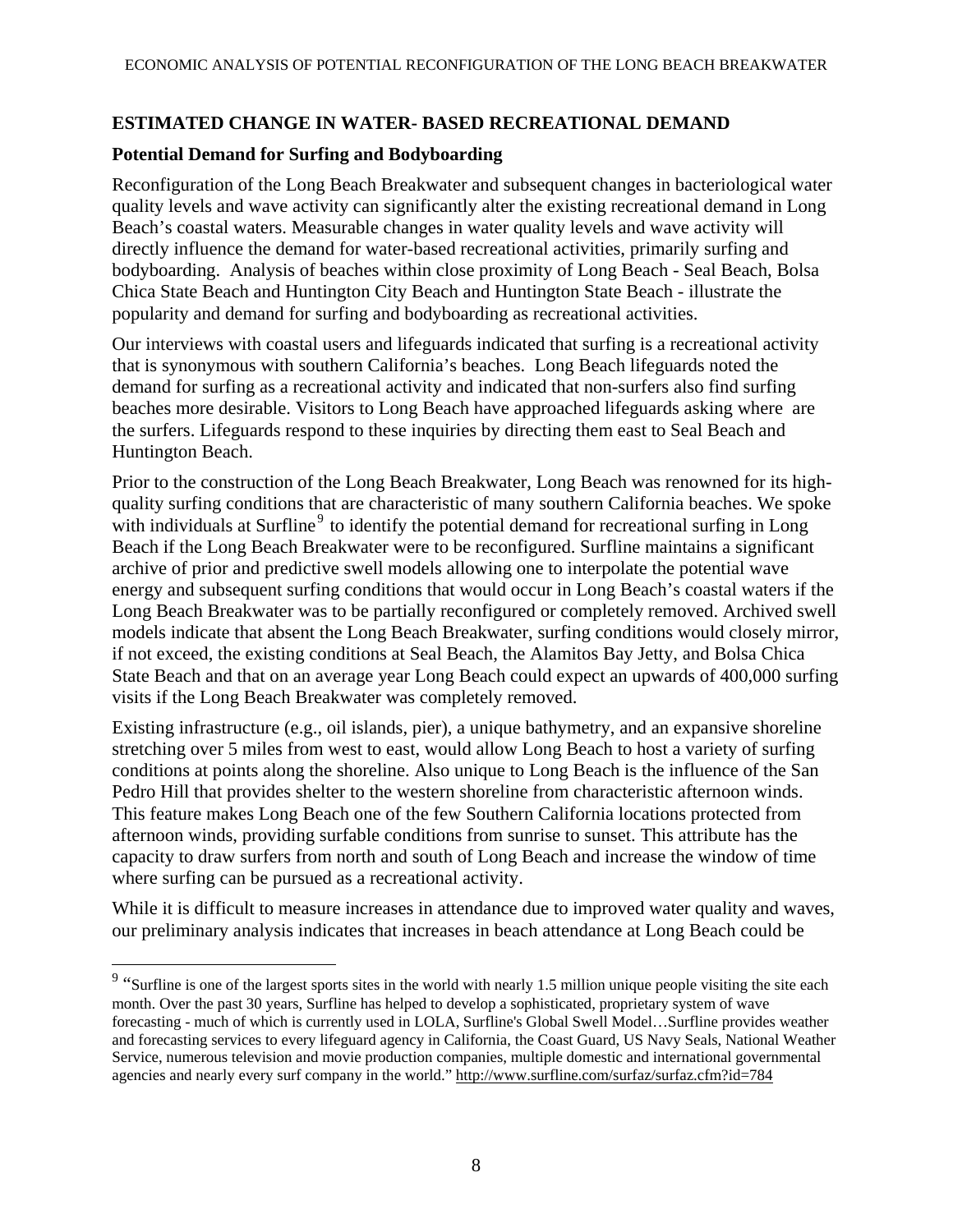substantial. As indicated above, the current recreational amenities and access at Long Beach are quite good, comparable in many ways to beaches like Huntington Beach, which has thirty to forty times the attendance of Long Beach. It is reasonable to assume that the demand for beach attendance by citizens of Long Beach would be similar to other nearby areas. In addition, it is likely that Long Beach State would also create a significant demand for beach recreation.

We have assumed a substantial increase in water quality (reduced trash, red tide and e coli) due to the reconfiguration of the breakwater and wave activity on comparative levels to nearby Bolsa Chica State Beach and Seal Beach. Given the amenities and level of development (condos near the water, many hotels near the water) the demand for beach tourism at Long Beach should be higher than Seal Beach, Sunset Beach and Bolsa Chica State Beach. Even after the breakwater is reconfigured it is unclear if the water quality will be as good as other local beaches such as Huntington, however the gap should close substantially. Further, as discussed earlier, increased surf activity also adds to recreational amenities for non-surfers and provides a draw.

Given these factors, communication with Surfline that indicates Long Beach could draw an upwards of 1,500 surfers on days with quality surfing conditions, and the trend for surfing to grow in popularity annually, we believe that a conservative estimate of increased surfing activity is 200,000 surfer-days per year post reconfiguration.

# **Potential Effects on Existing Water-Based Recreational Activities**

Increased wave activity and improved water quality has the potential to increase demand for water-based recreation activities like surfing and bodyboarding, yet, it is unclear how changes to wave activity could effect existing water-based recreational activities like boating and kiteboarding.

Boating is a highly visible recreational activity in the City of Long Beach. Long Beach has three marinas: Alamitos Bay Marina, Shoreline Marina, and the Rainbow Harbor Marina. These three marinas have a total capacity of 3,922 slips (Table 2) for recreational and commercial boaters. For the 2007-2008 the three marinas produced approximately \$18 million in revenue through the leasing of boat slips. Further, the San Pedro Bay plays host to several annual events and major boating organizations and yacht clubs: Long Beach Marina Boat Owners Association (LMBOA); Shoreline Yacht Club; Alamitos Bay Yacht Club; Navy Yacht Club; Long Beach Yacht Club; Little Ships Fleet Yacht Club; and Seal Beach Yacht Club. These organizations, both large and small, represent a powerful interest group, whose opinions concerning the potential reconfiguration of the Long Beach Breakwater should be documented.

| Marina                | туре                    | <b>Slips</b> |
|-----------------------|-------------------------|--------------|
| Alamitos Bay Marina   | Recreational            | 1.991        |
| Shoreline Marina      | Recreational            | 1,844        |
| Rainbow Harbor Marina | Recreational-Commercial | 87           |
| Total                 |                         | 3.922        |

To incorporate the opinions of boat owners who utilize the waters in the San Pedro Bay, LMBOA was contacted to assist in providing information relevant to: the number of year-around regattas and boats in Long Beach's marinas marina; various boating and sailing events hosted in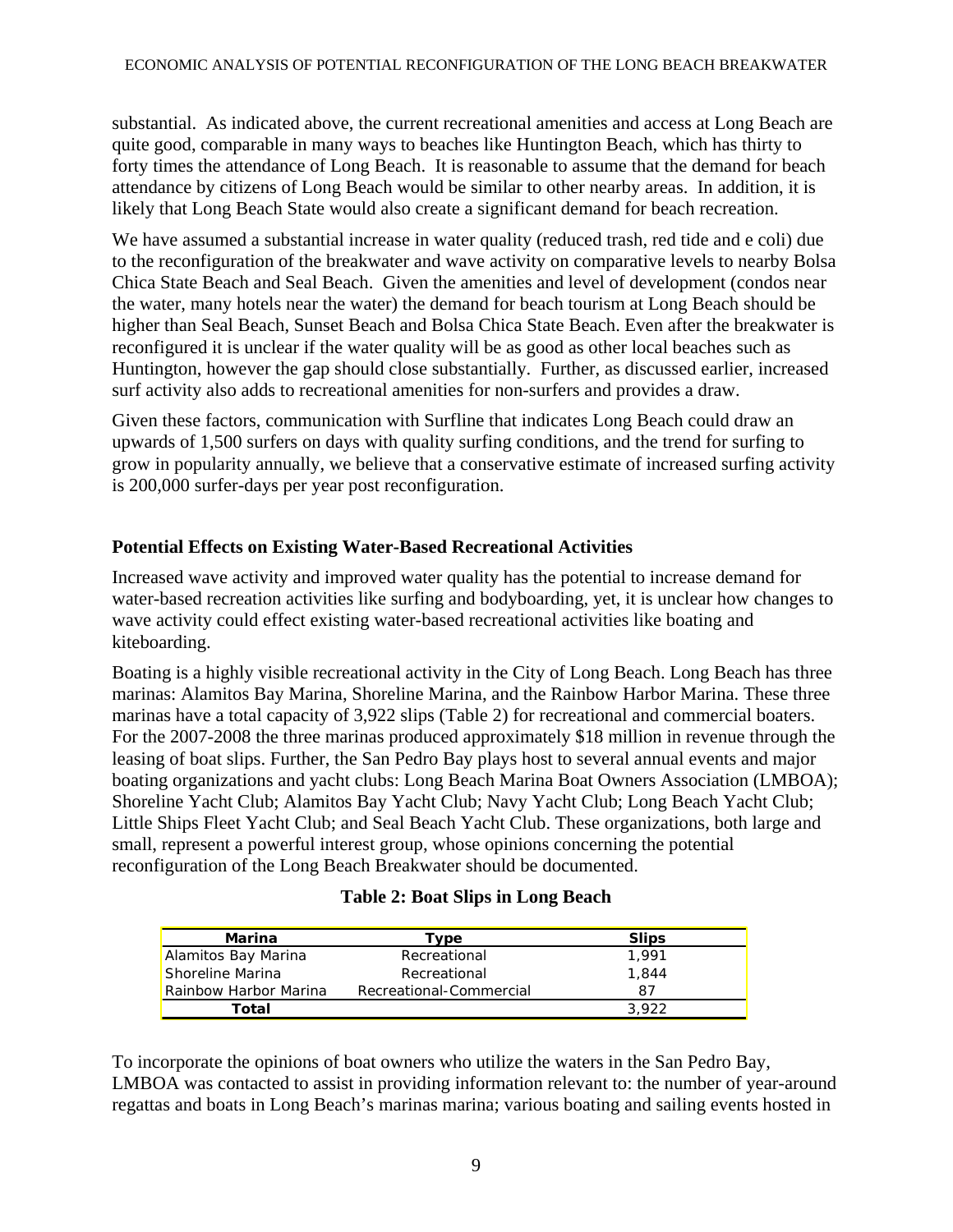the San Pedro Bay; and other constituent takings on the impact increased wave activity could have on boating. Board members from the LMBOA were provided with a survey instrument to distribute to their constituents, of which, has failed to be returned for analysis.

An additional group of recreational enthusiasts who could be impacted by the reconfiguration of the Long Beach Breakwater include kiteboarders who recreate in the surf zone adjacent to Belmont Shore. Representatives for the Southern California Kiteboarding Association (SCKA), a non-profit organization committed to promoting the image, safety and importance of kiteboarding in Southern California, were contacted to introduce any concerns they may have respective to potential reconfiguration scenarios. Additionally, efforts were made to contact kiteboarding businesses that provide individual and group lessons at Belmont Shore. At this point in time representatives from both the SCKA and local kiteboarding establishments have failed to respond to informational requests.

Review of coastal recreational literature and conversations with kiteboarders interviewed on Belmont Shore indicated that reconfiguration of the breakwater would not significantly reduce the current kiteboarding population utilizing the waters adjacent to Belmont Shore. Instead, increased wave levels could change the composition of users, with more intermediate and advanced kiteboarders recreating on days with sizeable wave conditions and beginners continuing to recreate when wave conditions are mild. Additional analysis and input from kiteboarders familiar with Long Beach will benefit any future analysis.

In any event, kiteboarders and boaters gain from any increases in coastal water quality. However, measuring the economic impacts of increased wave activity in coastal waters adjacent to the Long Beach shoreline is dependent on numerous factors, including the specific reconfiguration alternative selected and mitigation measures taken to reduce impacts to marina channels and within Alamitos Bay. A full analysis of these impacts should be performed in a full feasibility study but is beyond the resources and scope of this 905b study.

# **ESTIMATED CAPACITY FOR INCREASED RECREATIONAL ACTIVITY**

Increased beach visitation and subsequent welfare impacts are contingent on Long Beach's capacity to host increased visitor densities. Preliminary survey results indicated that approximately 70% of coastal users utilize private forms of transportation to visit Long Beach's beaches (see Appendix A). Estimating the capacity for increased attendance levels was calculated by identifying the total available lot and street parking in a defined geographic range. Parameters for estimating parking capacity followed from our interviews with Long Beach lifeguards who are familiar with beach visitation patterns and maximum daily parking loads.

| <b>Parking Type</b> | <b>Parking Spaces</b> |
|---------------------|-----------------------|
| Lot                 | 2,005                 |
| Street              | 4,591                 |
| Total               | 6.596                 |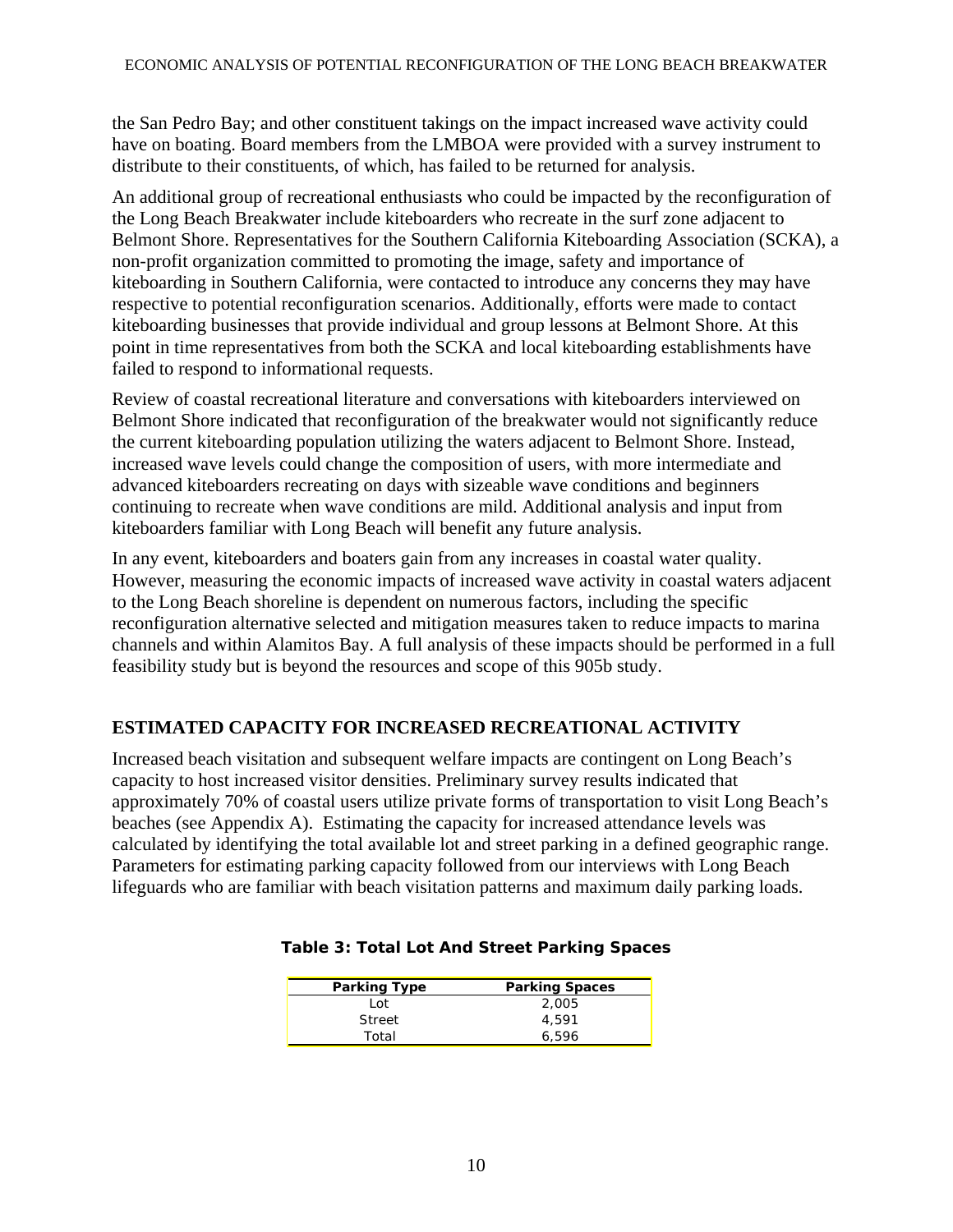| Day Type | Beach Use Availability Beach Use Spaces Persons Per Vehicle Vehicle Turnover Daily Capacity |    |  |       |
|----------|---------------------------------------------------------------------------------------------|----|--|-------|
| Weekend  | ?ዐ%                                                                                         | റാ |  |       |
|          | 30%                                                                                         |    |  | 830.؛ |

#### **Table 4: Estimated Daily Capacity Parking for Beach Use**

For our analysis, we examined all parking lots dedicated to beach use and street parking within a quarter mile radius of the beach. Given these parameters, we estimate that 2,000 beach parking lot spaces, and between  $4,500 - 6,600$  street spaces are available. It is important to note that street parking in neighborhoods adjacent to the beach are impacted at varying levels throughout the day. To account for existing parking demand and identify the percentage of available street parking for beach use, multiple site visits were made before and after primary commuting times. Preliminary estimates demonstrated that street parking capacity changes depending on the day (weekend vs. weekday), resulting in different capacity estimates. On weekend days, between the hours of 10:00 AM and 5:00 PM (primary beach visitation hours), a conservative estimate of 2 out of every 10 street spaces within the defined study area is available for beach patrons. On weekdays, when neighborhood residents are more likely to vacate parking spaces and commute to work, 3 out of every 10 spots within the study area were available for beach use.

For weekend days, when an estimated 20% of the 4,590 street spaces and 100% of parking lot spaces are available for beach use, there is a capacity for 4,600 cars to park within a quarter mile at a given time, and an estimated 19,700 people to visit the beach per day. Weekdays, when 30% of the 4,590 street spaces 100% of parking lot spaces are available for beach use, capacity estimates increase to 6,600 available spaces, producing a capacity estimate of 22,800 individuals per day. Our data indicates that parking capacity can support 2 million people in high season (Memorial day to Labor day). Low season demand is approximately half of high season demand and should not be influenced by parking capacity.<sup>[10](#page-10-0)</sup>

### **BEACH CARRYING CAPACITY**

 $\overline{a}$ 

Another way to look at beach recreational demand often used in USACE studies is to look at carrying capacity, particularly during peak days or seasons. Given the constraints of this study, a full carrying capacity analysis was not undertaken. However, the data provided below is indicative of the potential for beach recreation in Long Beach.

<span id="page-10-0"></span><sup>&</sup>lt;sup>10</sup> See Dwight, Ryan H., Mitchell V. Brinks, Gajapathi SharavanaKumar, and Jan C. Semenza. Beach attendance and bathing rates for southern California beaches. *Ocean & Coastal Management.* 50 (2007) 847-858.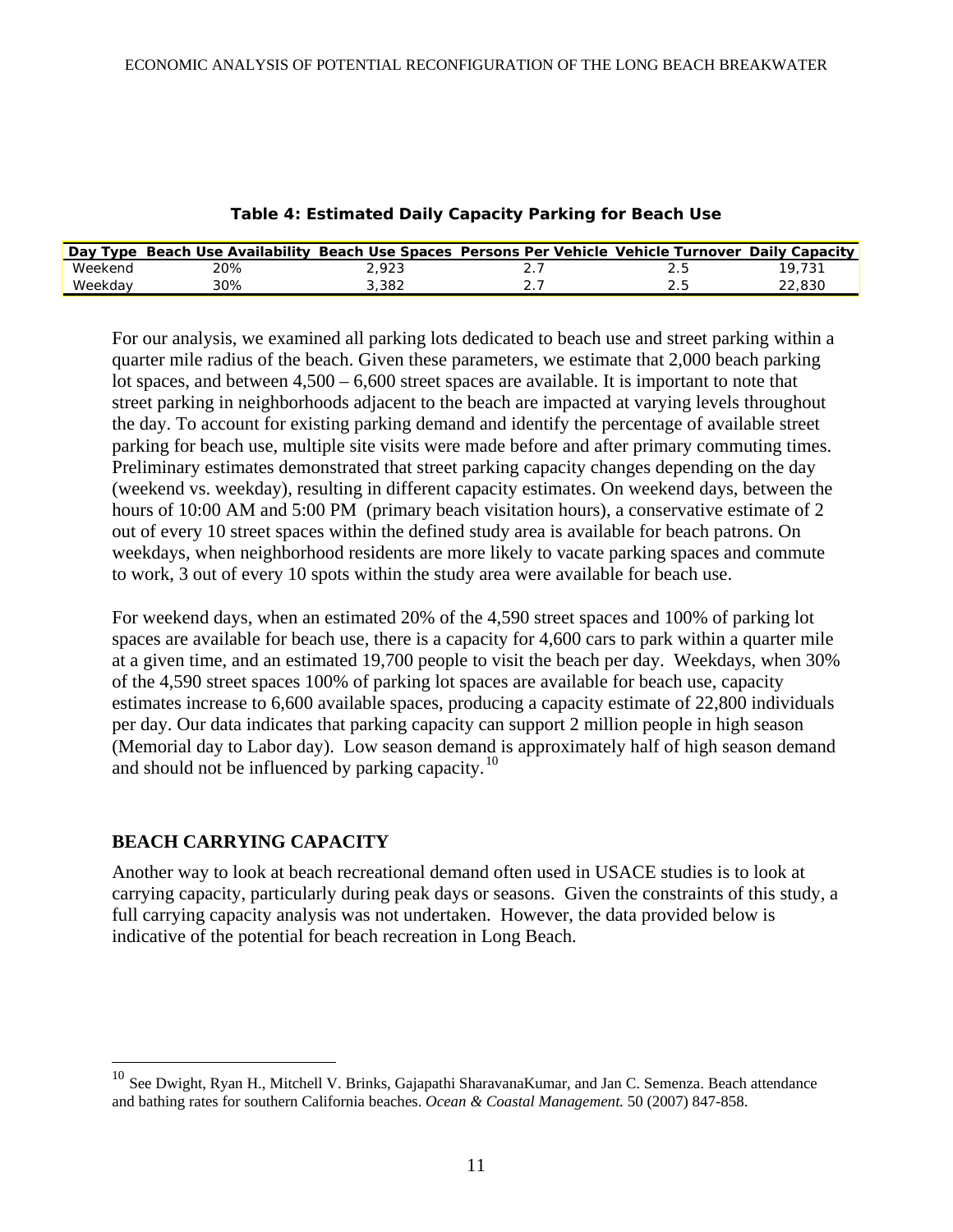| <b>Beach</b>              | Mean<br>Width<br>Ft. | Length Ft. | Area Sq. Ft. | <b>Daily Carrying</b><br>Capacity @ 100<br>sq ft/person100<br>Sq. Ft. | 2008 Attendance Annual<br>& est. LB<br>attendance | Attendance/<br>Sq. Ft. |
|---------------------------|----------------------|------------|--------------|-----------------------------------------------------------------------|---------------------------------------------------|------------------------|
| Huntington City           | 252                  | 21.437     | 5.409.773    | 54.098                                                                | 10,569,438                                        | 1.95                   |
| Seal Beach                | 389                  | 7,022      | 2.732.941    | 27,329                                                                | 2,200,000                                         | 0.80                   |
| Hermosa                   | 399                  | 8.870      | 3.540.872    | 35.409                                                                | 2.146.500                                         | 0.61                   |
| Manhattan/El Segundo      | 666                  | 23.443     | 8.027.831    | 80,278                                                                | 4,332,900                                         | 0.54                   |
| Average                   |                      |            |              |                                                                       |                                                   | 0.98                   |
| Alamitos Peninsula        | 206                  | 7.286      | 1.503.344    | 15.033                                                                |                                                   |                        |
| <b>Belmont Shore</b>      | 397                  | 12.725     | 5.052.591    | 50.526                                                                |                                                   |                        |
| Long Beach                | 199                  | 7,867      | 1,563,763    | 15,638                                                                |                                                   |                        |
| Total Reach at Long Beach |                      |            | 8,119,698    | 81,197                                                                | 3.200.000                                         | 0.39                   |

| Table 5: Beach Area, Attendance and Density of Comparable Beaches |
|-------------------------------------------------------------------|
| in LA and Orange Counties <sup>11</sup>                           |

Table 5 presents data on length, average width, and total area of selected beaches in Los Angeles and Orange counties which are comparable in many ways to Long Beach. The last column divides beach area by estimates of annual beach recreation obtained from the US Lifeguard Association and Los Angeles County Beaches and Harbors, producing average annual densities per square foot. As one can see, Huntington State Beach has the highest density at 1.95 annual beach visitors per square foot and Seal Beach, Hermosa and Manhattan/El Segundo between 0.5 and 0.8 beach visitors per square foot.

For this study we assume an annual attendance rate of 3.2 million after the breakwater is reconfigured. This estimate corresponds to a density of 0.39 people per square foot per year, which is substantially lower than any of the comparable beaches and less than half of the average for this group. This is a reasonable estimate for beach attendance if water quality is significantly improved to the point where Long Beach becomes desirable again for water activities.

# **ECONOMIC BENEFITS AND IMPACTS**

 $\overline{a}$ 

Given estimates of increased attendance, one can estimate economic benefits and impacts. To estimate economic benefits a standard procedure used by the USACE was followed, applying unit day values for beach recreation. The unit day value depends on the level of amenities at the recreation site. The USACE has a standard methodology for assigning point values, which was used here.<sup>[12](#page-11-1)</sup>. Given the point values, a unit day value was assigned for different types of [recreational activities:](#page-11-2)<sup>[13](#page-11-2)</sup>

<span id="page-11-1"></span><span id="page-11-0"></span><sup>&</sup>lt;sup>11</sup> The area for Alamitos Peninsula, Belmont Shore and Long Beach beaches is consistent with the aforementioned spatial references of these three sections of beach defined by the SCBVM and the Southern California beach Project. <sup>12</sup> See US Army Corps of Engineers, Economics Guidance Memorandum, Unity Day Values for Recreation, Fisca ear 2007: http://www.usace.army.mil/CECW/PlanningCOP/Documents/egms/egm07-03.pdf and USACE Planning Guidance Notebook: http://www.iwr.usace.army.mil/waterresources/docs\_wr/11052100.pdf<br><sup>13</sup> Since Long Beach provides a relatively low level of amenities due to trash and pollution and little opportunity

<span id="page-11-2"></span>water activities, we felt there was no need to separate high and low season estimates. Surfing activities are dependent upon waves more than season.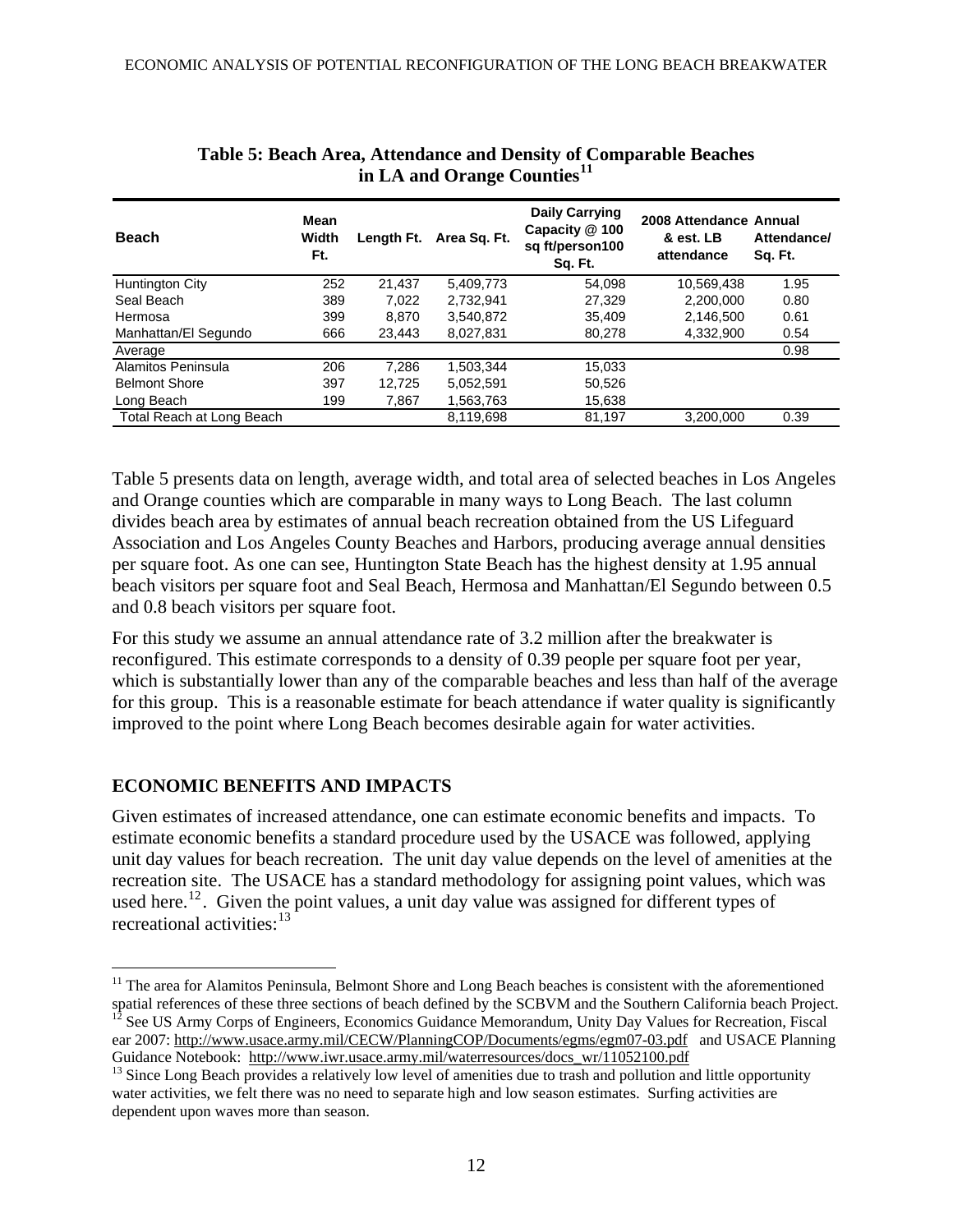#### 1) Current recreational value for Long Beach's beaches,

2) High season recreational value for the beach after breakwater reconfiguration,

3) Low season recreational value for the beach after breakwater reconfiguration,

4) Recreational value of surfing after breakwater reconfiguration.

Given our estimates of attendance and unit day values, the potential recreational benefits from reconfiguring the breakwater can be estimated. An expanded discussion is contained in the detailed economic report contained in Appendix C.

| <b>Recreational Activity</b>               | Unit Day<br>Value | Estimated<br>Visitation | Total<br>Recreational<br>Value | PV over Project<br>Life (50 years) |             |  |  |
|--------------------------------------------|-------------------|-------------------------|--------------------------------|------------------------------------|-------------|--|--|
| High Season Beach Visitation (Non-surfing) | \$<br>8.10        | 2,000,000               | \$16,200,000                   | \$                                 | 327,017,250 |  |  |
| Low Season Beach Visitation (Non-surfing)  | \$<br>7.06        | 1.000.000               | 7,060,000<br>\$.               | \$                                 | 142,514,925 |  |  |
| Surfing                                    | \$<br>26.58       | 200,000                 | 5,316,000<br>\$                | \$                                 | 107,310,105 |  |  |
| <b>Total after Project</b>                 |                   | 3.200.000               | \$28,576,000                   | S                                  | 576,842,280 |  |  |
| <b>Current Recreational Value</b>          | \$<br>4.36        | 250,000                 | 1,090,000<br>S                 | S                                  | 22,003,013  |  |  |
| Net Project Benefit                        |                   | 2,950,000               | 27.486.000                     |                                    | 554,839,268 |  |  |

#### **Table 6: Economic Benefits from Increased Beach Recreation after Breakwater Reconfiguration[14](#page-12-0)**

Our estimates indicate that reconfiguring the breakwater would increase recreational value of the beach by \$27.5 million per year (Table 6 above, bottom line, fourth column). We assume that this gain would be maintained over a fifty year period and that the present value of the benefits over a 50 year period would be equal to just under \$555 million.<sup>[15](#page-12-1)</sup>

### **Economic Impacts**

In addition to increases in recreational value, the increase in beach tourism will also create State and local economic impacts. To estimate these impacts a study by King and Symes<sup>[16](#page-12-2)</sup> was used to provide estimates of beach spending in southern California. In addition, the City of Long

<span id="page-12-2"></span><sup>16</sup> See King, Philip and Douglas Symes, *The Potential Loss in GNP and GSP From a Failure to Maintain California's Beaches*, prepared for the California Resources Agency, 2002,

<span id="page-12-0"></span> $14$  A full feasibility study should also estimate the reduction in recreation at substitute sites.

<span id="page-12-1"></span><sup>&</sup>lt;sup>15</sup> A 4.625% discount rate was applied as dictated by USACE methodology. See http://www.usace.army.mil/CECW/PlanningCOP/Pages/egms.aspx.

http://userwww.sfsu.edu/~pgking/pubpol.html. The study found that key factor influencing spending was whether a [visitor was a day-tripper or overnight visitor. We used survey data at Long Beach to estimate the % overnight](http://userwww.sfsu.edu/%7Epgking/pubpol.htm)  [visitors.](http://userwww.sfsu.edu/%7Epgking/pubpol.htm)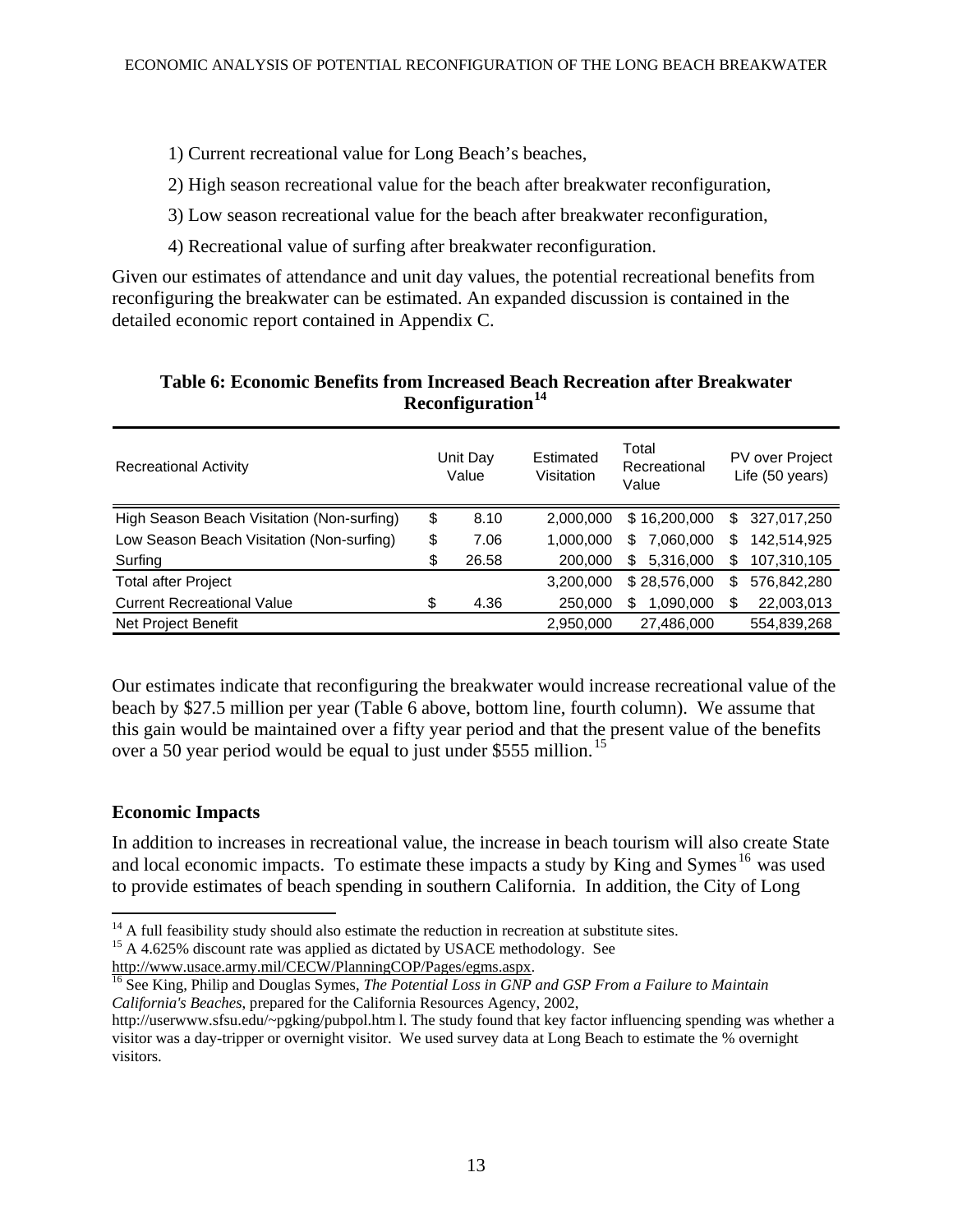Beach will also obtain substantially increased parking revenues from increased beach tourism which are also estimated here. The methodology for these estimates is discussed in more detail in Appendix E.

| Season                | Overnight<br>Spending<br>per Person<br>(CA) | %<br>Overnighters | Day Tripper<br>Spending per<br>Person (CA) | Total<br>Avg.<br>Spendina<br>Spending<br>(CA)<br>per Person |                 | Taxes<br>Generated |      | <b>PV Spending</b> | <b>PV Taxes</b> |  |
|-----------------------|---------------------------------------------|-------------------|--------------------------------------------|-------------------------------------------------------------|-----------------|--------------------|------|--------------------|-----------------|--|
| Current               | 55.00                                       | 28%               | 16.00                                      | 19.88                                                       | 4.970.000<br>-S | \$<br>571.550      |      | 11.537.451         | \$11.537.451    |  |
| After Reconfiguration | 55.00                                       | 28%               | 16.00                                      | 19.88                                                       | \$63.616.000    | \$7.315.840        | - \$ | 147.679.375        | \$147.679.375   |  |
| Net Impact            |                                             |                   |                                            |                                                             | \$58,646,000    | \$ 6.744.290       |      | \$1,183,842,818    | \$136.141.924   |  |

**Table 7: Economic Impacts to State of California from Increased Beach Recreation[17](#page-13-0)**

### **Table 8: Economic Impacts to the City of Long Beach from Increased Beach Recreation[18](#page-13-1)**

| Scenario/Fee          | Overnight<br>Spending<br>per<br>Person<br>(Local) | % Over-<br>nighters | Day Tripper<br>Spending per<br>Person<br>(Local) | Avg.<br>Spending<br>per<br>Person | Total<br>Spending<br>(Local) | Local Sales<br>Tax<br>Generated |      | Local TOT's<br>Generated |      | <b>Taxes/Fees</b><br>Generated |     | <b>PV Spending</b> |    | <b>PV Taxes</b> |
|-----------------------|---------------------------------------------------|---------------------|--------------------------------------------------|-----------------------------------|------------------------------|---------------------------------|------|--------------------------|------|--------------------------------|-----|--------------------|----|-----------------|
| Current               | 50.00                                             | 28%                 | \$<br>13.20                                      | 17.70                             | $$4.424.000$ \$              | 50.669                          | - \$ | 168.000                  | - \$ | 218.669 \$                     |     | 89.303.970         | -S | 4.414.107       |
| After Reconfiguration | 50.00                                             | 28%                 | \$<br>$13.20$ \$                                 | 17.70                             | \$56.627.200                 | \$648.563                       | \$.  | 2.150.400                |      | \$2.798.963                    | \$. | 1.143.090.816      | \$ | 56.500.571      |
| Net Spending/Taxes    |                                                   |                     |                                                  |                                   | \$52.203.200                 | \$597.894                       | \$   | 982,400.                 |      | \$2.580.294                    | -SS | 1.053.786.846      |    | \$52,086,464    |
| Net Parking Fees      |                                                   |                     |                                                  |                                   |                              |                                 |      |                          |      | \$4.354.359                    |     |                    |    | \$ 87,898,174   |
| Net Impact            |                                                   |                     |                                                  |                                   | \$52,203,200                 |                                 |      |                          |      | \$6.934.653                    |     | 1.053.786.846      |    | \$139,984,638   |

Overall, we estimate that increased beach activity will generate \$58.6 million dollars spent in the State of California and \$6.7 million dollars in taxes (Table 7 above). Over a fifty-year period the present value of this spending (4.625% discount rate) is just under \$1.2 billion in spending and \$136 million in taxes.

For the City of Long Beach, the net increase in (local) spending is \$52 million per year and the present value of this spending over a fifty-year period is just over \$1 billion (Table 8 above). City beach tourism will generate an estimated increase of \$2.5 million per year in local taxes (transient occupancy taxes and sales taxes) and \$4.3 million in increased parking revenues and fines. Over a fifty-year period, this generates a present value of \$52 million in taxes, \$87.9 million in parking fees, for a total of just under \$140 million in revenues for the City of Long Beach. In addition, it is anticipated that beach activity would generate a significant amount of revenue from other taxes such as the utility users tax, which is not estimated here. Property taxes could also rise, especially on commercial property, but no attempt has been made to estimate this impact.

<span id="page-13-0"></span><sup>&</sup>lt;sup>17</sup> Based on data from the State of California's Statistical Abstract and from the Board of Equalization, we assumed that 11.5% of state spending would translate into state taxes.<br><sup>18</sup> All data for this analysis was taken from King and Symes, previously cited. It was assumed that the City share of

<span id="page-13-1"></span>sales tax is equal to 1%, even though 0.25% of this amount was recently rescinded. We anticipate the traditional 1% will be restored. Sales taxes were estimated from survey data in King and Symes for food/takeaway, sundries, beer and liquor, sit down restaurants, and gas. For food/takeaway it was assumed 75% was not subject to sales tax. For day trippers average taxable sales per day were \$15.70 and \$32 for overnight visitors. Hotel spending per capita was assumed to be \$20 per person per day, which is very conservative; transient occupancy tax for Long Beach is 12%.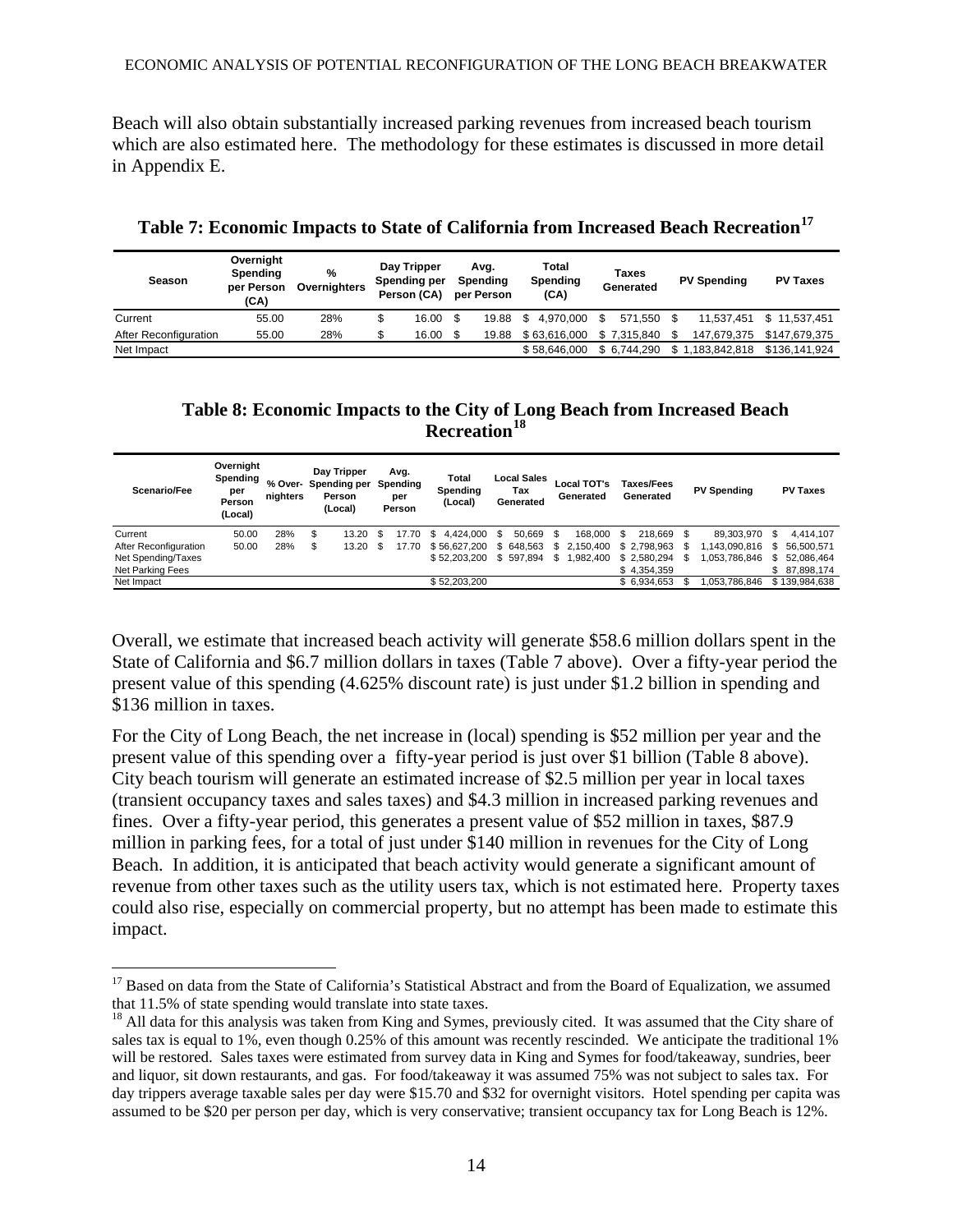### **Additional Costs to the City of Long Beach**

The increased attendance created by reconfiguration will also increase the City of Long Beach's expenditures on public safety and create an increased demand for public facilities, in particular bathrooms on or near the beach. (The current capacity and maintenance of bathrooms on the beach is an issue.) Estimating the full fiscal impacts of reconfiguration, which would include not only revenues and taxes generated, but also the increased costs to the City of Long Beach<sup>[19](#page-14-0)</sup> (and possibly the State as well) is well beyond the scope of a 905b analysis. Indeed, fiscal impact studies are not common or required even in a full Corps of Engineers feasibility study, though the City of Long Beach may want to consider requesting that a fiscal impact analysis be performed as part of a feasibility study, if the reconfiguration project moves to the feasibility study stage. This study will not attempt a full fiscal impact analysis. However, we very tentatively estimate that the additional costs to the City will be on the order of several hundred thousand dollars a year, for increase lifeguard, police and other public safety staff and increased restroom facilities (assuming this is financed over time). This estimate is small in relationship to our estimates or taxes and parking revenues generated but could be considered in a full feasibility study.

### **ADDITIONAL ISSUES**

### **Water Quality and Public Health**

Academic and policy studies assessing the economic and ecological effects of coastal water quality primarily utilize bacteriological measures of water quality. The reasoning for this is threefold: (1) virus monitoring techniques are costly (approximately \$1,000 per sample), (2) virus monitoring does not provide an accurate measure to quantify the number of viruses per a given measure of unit volume and (3) at this time, there is a deficiency of authoritative data that connects health risks associated with human water contact to levels of virus concentrations.

Finally, improvements in water quality should also lead to lower rates of water borne illness, although with the substantially increased attendance, it is quite possible that one would see an increase in such illnesses. High levels of bacterial coliform are documented to having significant economic impacts for coastal bathers.

# **CONCLUSION**

 $\overline{a}$ 

Although it is difficult to estimate the recreational benefits and impacts of the potential reconfiguration of the breakwater (and not required in a 905b report) we have attempted to provide preliminary estimates of benefits. Our preliminary results our based on a familiarity with beaches in southern California, where Dr. King has been preparing reports for 14 years. Our estimates are also based on interviews with a number of folks who have particular expertise. Nevertheless, we do not claim that these estimates are precise or sufficient for the project to go

<span id="page-14-0"></span> $19$  An economic impact analysis typically estimates spending and taxes. A fiscal impact analysis typically includes all the elements of an economic impact analysis plus an estimate of increased costs to a City, State or other government.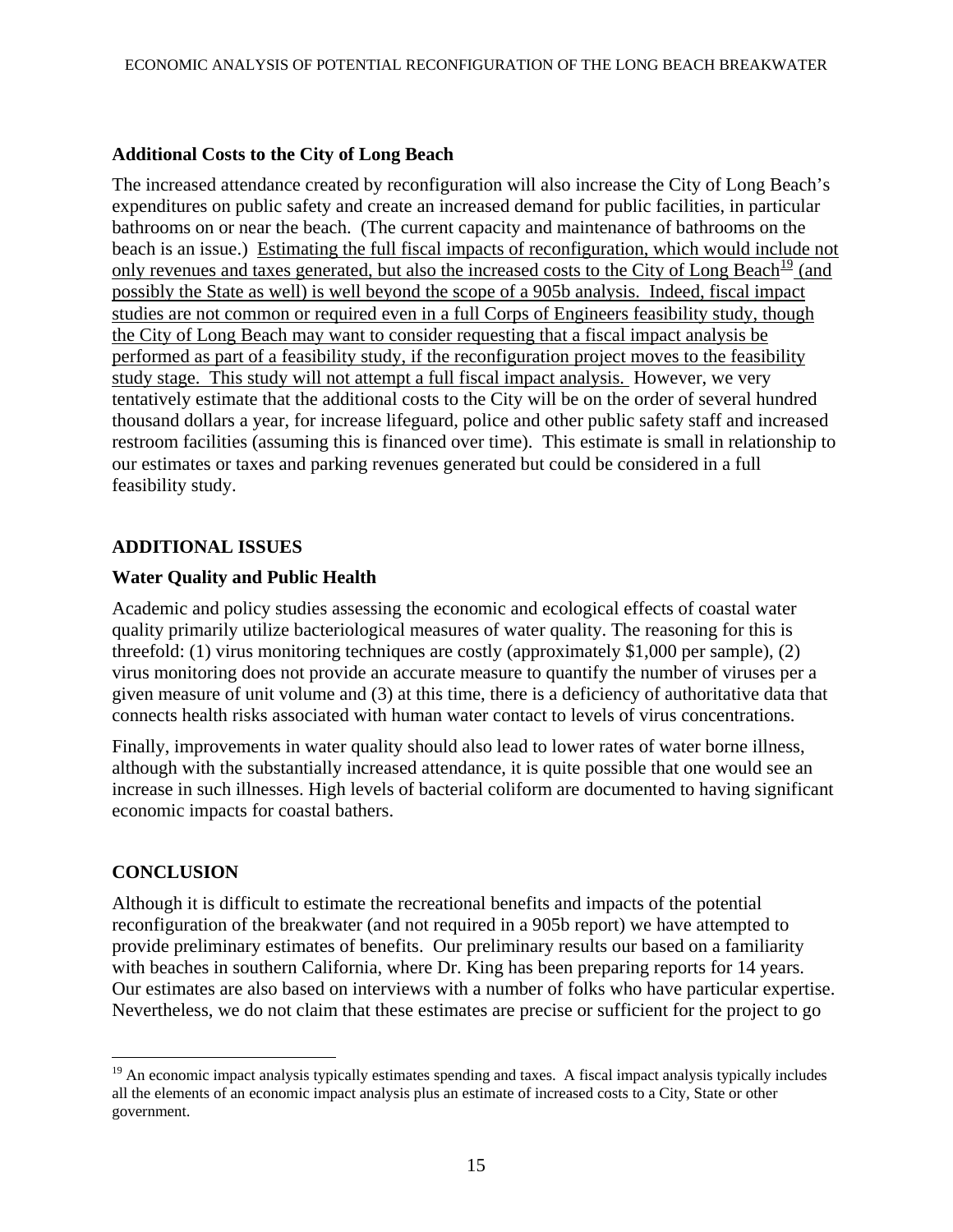forward, but these results would aid in the decision on whether a full feasibility study needs to be conducted.

There would be significant recreational benefits from this project. Our study indicates that over a fifty year period these benefits would be on the order of one-half billion dollars (discounted present value). The City of Long Beach would also gain substantial increases in local taxes and parking fees, likely over \$100 million (discounted) over a fifty year period.

An increase in wave activity could diminish recreational boating activity or value during periods where swells are significant although the increased water quality, particularly the reduction in red tide may offset some of these losses.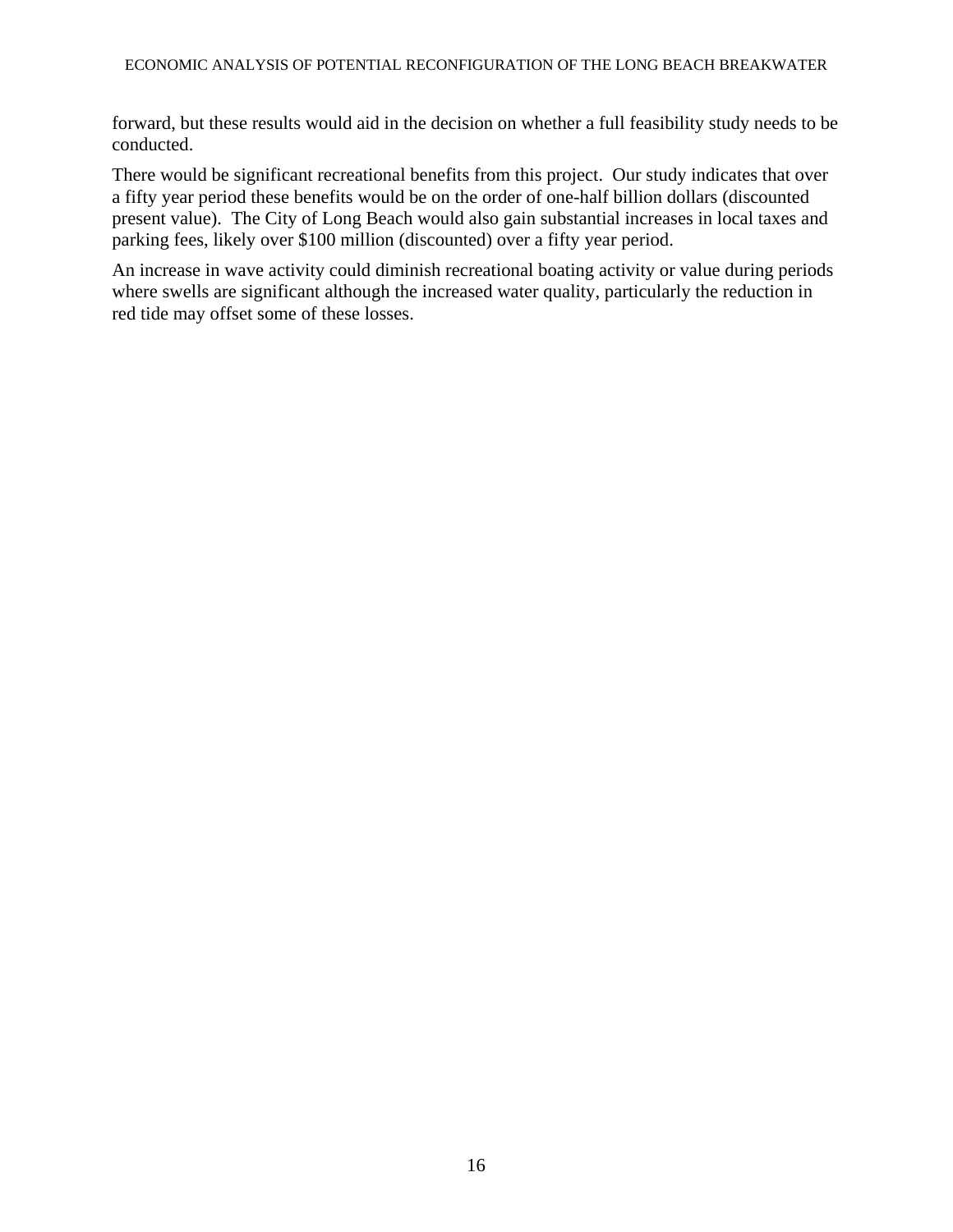#### **REFERENCES**

- Adams, C., S. Larkin, and K. Morgan. 2005. "Red Tides and Coastal Business: Measuring Economic Consequences in Florida," pp. 41. Proceedings of the 14th Biennial Coastal Zone Conference, NOAA Coastal Services Center, Charleston, SC.
- Boyle, Kevin J., Joan P. Poor, Laura O. Taylor, and Roy Bouchard. 2001. Objective versus Subjective Measures of Water Clarity in Hedonic Property Value Models. *Land Economics* (2001) 77(4): 482-493
- Chapman, David J, and Michael W. Hanemann. (2001). Environmental Damages in Court: The American Trader Case. *The Law and Economics of the Environment.* Anthony Hayes, Editor, pp. 319-367.
- Dwight, Ryan H., Mitchell V. Brinks, Gajapathi SharavanaKumar, and Jan C. Semenza. 2007. Beach attendance and bathing rates for southern California beaches. *Ocean & Coastal Management.* 50, pp. 847-858.
- Dwight, Ryan H., Linda M. Fernandez, Dean B. Baker, Jan C. Semenza, Betty H. Olson. 2005. Estimating the economic burden from illnesses associated with recreational coastal water pollution – a case study in Orange County, California. *Journal of Environmental Management.* 76, pp. 95-103.
- Florida Fish and Wildlife Marine Institution. http://www.floridamarine.org
- Hanemann, Michael, Linwood Pendleton, Craig Mohn, James Hilger, Koichi Kurisawa, David Layton, Chris Busch, and Felipe Vasquez. 2004. Using Revealed Preference Models to Estimate the Effect Of Coastal Water Quality on Beach Choice in Southern California, A Report from the Southern California Beach Valuation Project**.** 70 pp.
- Hermosa Beach Parking. http://www.hermosabch.org/departments/cityclerk/agenmin/4a-61201.html
- Jiang, Sunny C., Nathaniel D. Osgood, David J. Turbow. 2003. Evaluation of Recreational Health Risk in Coastal Waters Based on Enterococcus Densities and Bathing Patterns. *Environmental Health Perspectives,* Vol. 111, No. 4, pp. 598-603.
- King, Philip, *Estimating Beach Attendance and Calibrating the Beach Counters for the City of Encinitas*, February 15, 2006.
- King, Philip, *The Economic and Fiscal Impact of Carlsbad's Beaches: A Survey and Estimate of Attendance*, December 12, 2005,
- King, Philip and Douglas Symes, *The Potential Loss in GNP and GSP From a Failure to Maintain California's Beaches*, prepared for the California Resources Agency, 2002, http://userwww.sfsu.edu/~pgking/pubpol.htm.
- Manhattan Beach Parking Revenue. [http://www.citymb.info/Modules/ShowDocument.aspx.](http://www.citymb.info/Modules/ShowDocument.aspx)
- Morgan, K. and S. Larkin. (2006). "Economic Impacts of Red Tide Events on Restaurant Sales," *Journal of Agriculture and Applied Economics* (abstract).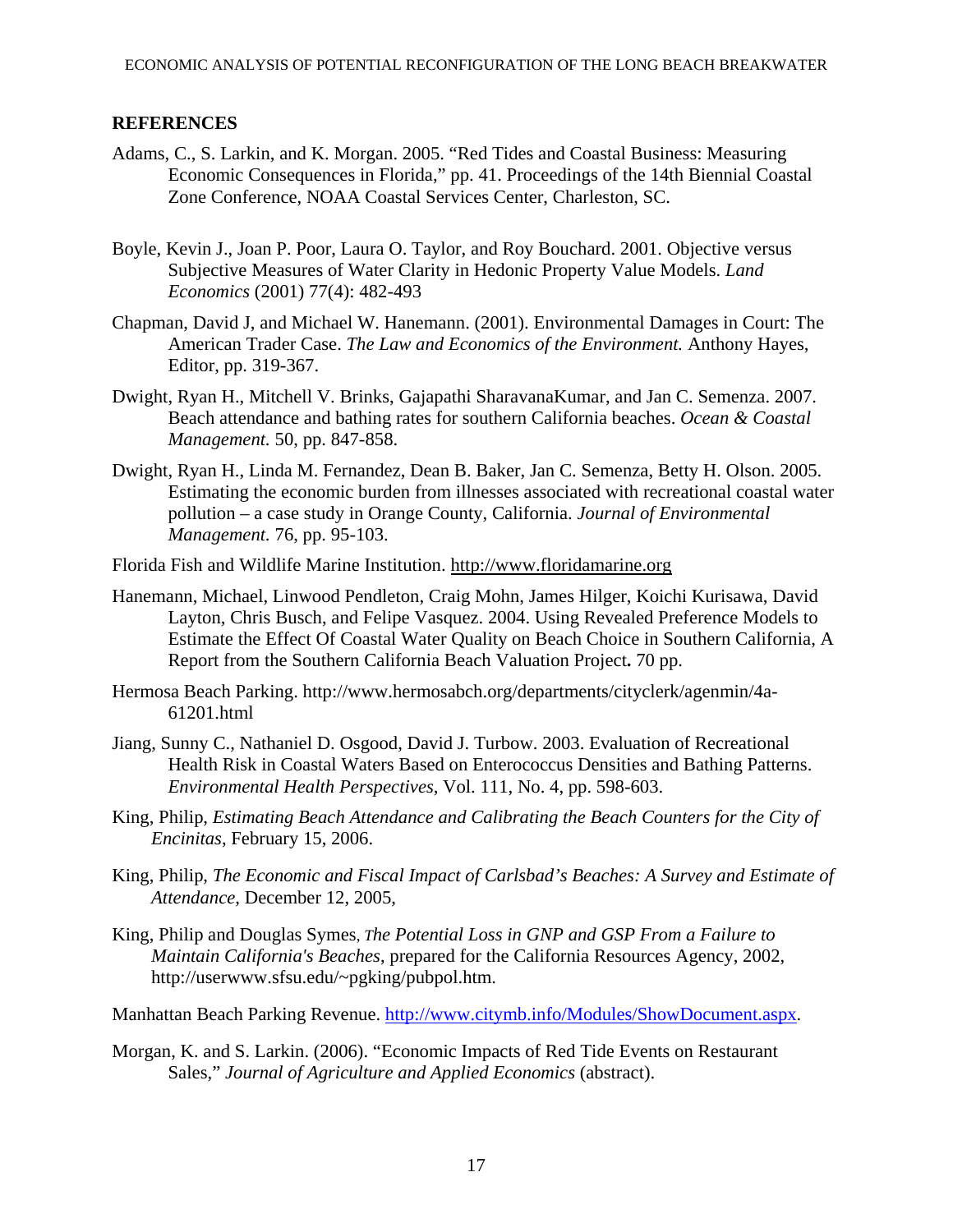- Nelsen, Chad, Linwood Pendleton, and Ryan Vaughn. 2007**.** A socioeconomic study of surfers at Trestles Beach. Shore and Beach. Vol. 74, No. 4.
- Pendleton, Linwood, Martin, Nicole, , and D.G. Webster. 2001. Public Perceptions of Environmental Quality: A Survey Study of Beach Use and Perceptions in Los Angeles County. *Marine Pollution Bulletin* Vol. 42, No. 11, pp.1155-1160.
- Shoup, Donald. The Price of Parking on Great Streets. *Planetizen.*  [http://www.planetizen.com/node/19150.](http://www.planetizen.com/node/19150)

State of California, Board of Equalization, http://www.boe.ca.gov/sutax/sutprograms.htm.

- US Army Corps of Engineers, Economics Guidance Memorandum, Unity Day Values for Recreation, Fiscal ear 2007: http://www.usace.army.mil/CECW/PlanningCOP/Documents/egms/egm07-03.pdf
- US Army Corps of Engineers, USACE Planning Guidance Notebook: http://www.iwr.usace.army.mil/waterresources/docs\_wr/11052100.pdf.
- Wiley, Peter C., Leeworthy, Vernon R., and Stone, Edward, A. 2006. Economic Impact of Beach Closures and Changes in Water Quality for Beaches in Southern California. National Oceanic and Atmospheric Administration, National Ocean Service, Management and Budget Office, Special Projects: Silver Spring, Maryland. 16pp. http://marineeconomics.noaa.gov/SCBeach/Econ\_Imp.pdf.

Woods Hole Oceanic Institution. http://www.whoi.edu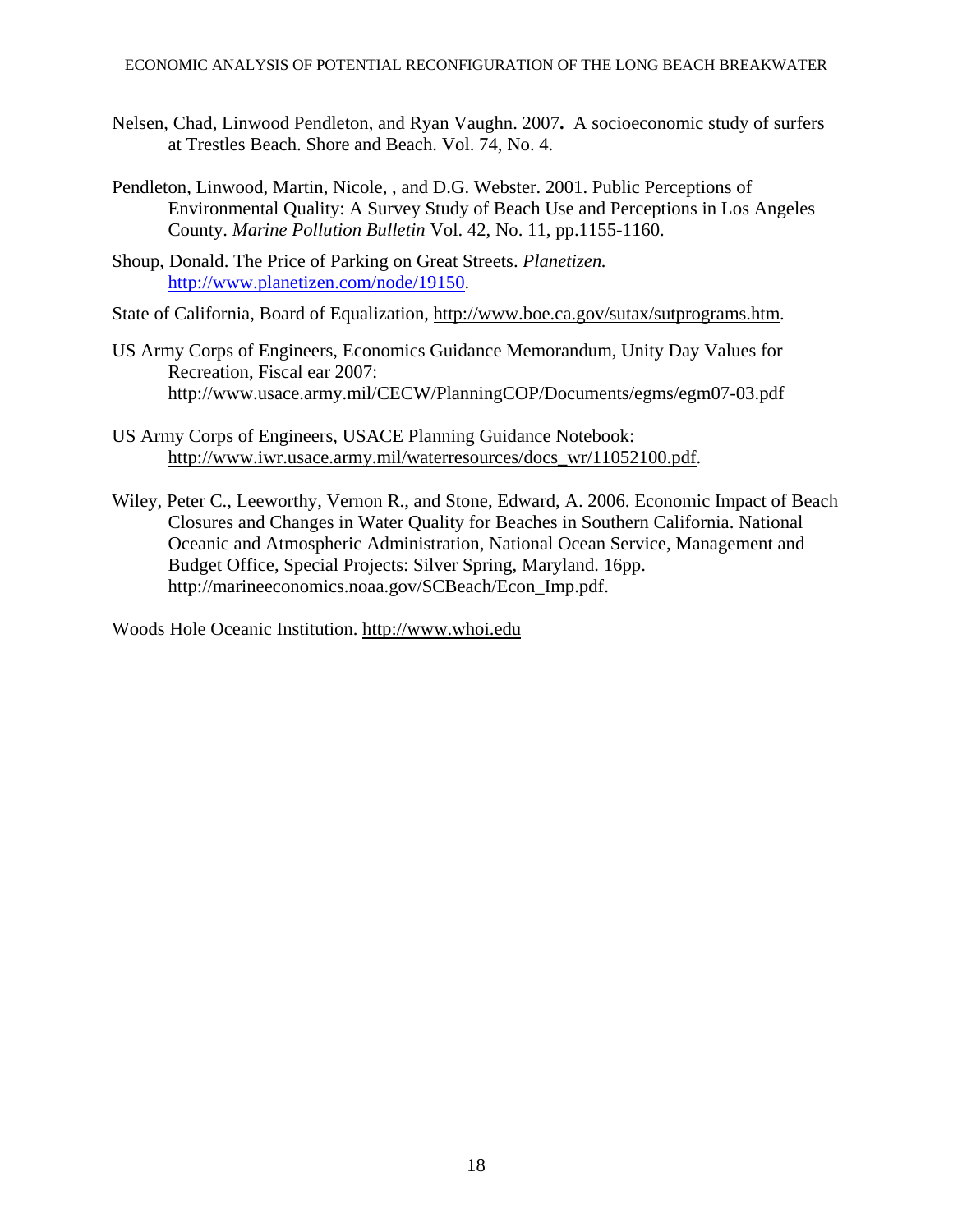#### **Appendix A: Attendance and Recreational Estimates**

To obtain information on attendance and the composition of beach visitors at Long Beach, beach attendance counts and in-person surveys were collected on Long Beach's beaches from July 2008 to September 2008. Counts and surveys were conducted between  $72<sup>nd</sup>$  Place in the east to Alamitos Beach in the west. Attendance counts and surveys were conducted during peak visiting periods – primarily on weekends and during the hours of 11:30 AM – 3:30 PM from July-September. It is important to note that the design of the survey as well as the frequency of data collection was intended for preliminary results to guide beach attendance and activity estimates for the reconnaissance study. Because of budget and time constraints and challenges posed by non-market valuation techniques, we do not claim that this preliminary survey will yield the same statistical accuracy as a full survey with ample controls to ensure random sampling and a larger sample size. However, efforts were made to ensure a representative sample at the time of data collection. The survey instrument and protocol are detailed below, followed by the results of the survey are provided below.

#### **Survey Instrument and Protocol**

The instrument used for this analysis was a written, mostly closed end preliminary instrument. Respondents were given a choice between filling out the survey themselves or having the surveyor read the survey to the respondent and while the surveyor filled it out. We have found that this type of survey yields an extremely high rate of response (90%) as compared to surveys where respondents are asked to mail back their responses; mail-back surveys from beaches typically yield only 33-50% response rates even after the respondent agrees to participate. Our sampling strategy minimizes the possibilities for any selection bias (and research indicates that there are serious biases that occur from this type of sample selection).

Surveys were given by a research assistant who was trained to sample randomly. Days were chosen to reflect typical beach attendance patterns (i.e., weekend days were sampled more often). The surveyor zigzagged across the beach covering the entire beach area in one day. They were instructed to survey every nth group, where n depended on the number of surveys they expected to collect that day and the density of the crowd. Surveyors were trained how to help respondents if they asked without biasing the responses. Most respondents found the survey straightforward and there were few glitches (though a significant number did not report income or other variables).

Surveyors introduced themselves by stating that they were conducting a survey for the Federal government and their response would be appreciated.

All surveyors were trained on-site and supervised. The following protocol was given to all surveyors:

- 1) Since you are on the beach dress accordingly, but try to look neat, friendly and professional nevertheless. If someone asks "do I get anything for the survey" you can offer them a mechanical pencil and smile.
- 2) Wear SUNSCREEN and bring plenty of water.
- 3) The survey should be RANDOM and should be a representative sample. To ensure this you should try to cover the entire beach in a day and zigzag up and down the beach choosing every nth party.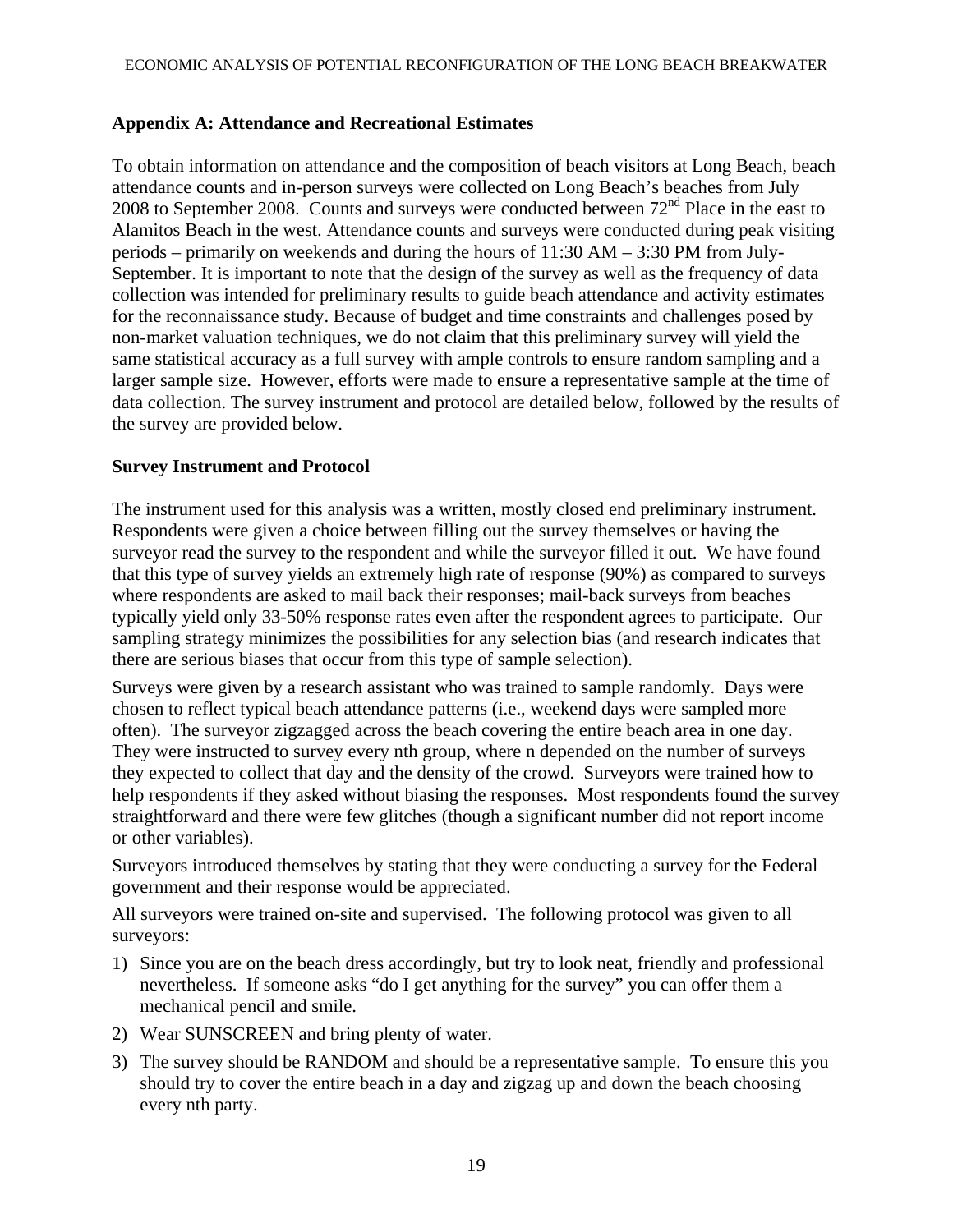- a) Your sample should also reflect attendance patterns—i.e., the number of people in the sample surveyed on weekends should be in line with attendance on weekends. As a rule of thumb about 40% of beach attendance occurs on Saturday and Sunday with heavy attendance on Friday as well, but this varies by beach.
- b) Make sure you cover all parts of the beach in accordance to attendance.
- c) Keep in mind the sample group is a **household**. Often one group will contain several households.
- 4) Before or right after surveying make sure you fill out the top part of the survey (where it says "to be completed by surveyor") with the time and date as well as who you are (nickname or initials are fine) and use a consistent number system so we can refer to each survey if we need to. The best way is to number the surveys consecutively for each beach. That way we will have a good count of how many in the sample.
	- a) It is possible to have several people filling out surveys at the same time; just make sure you are available for questions.
	- b) Never cajole respondents—they are doing us a huge favor-but politely reminding them is fine.
	- c) Some people like to converse, some will fill it out quickly—every respondent has a different style.
	- d) Often people will want to know more about the survey. You should always mention the city and the government, but don't say things like "this will help the beach" since that could bias responses. You can say this will help the Federal government make intelligent decisions.

#### **Preliminary Survey Results**

**Question 1:** Is your **primary** residence within the City of Long Beach?

|     | Within the City of Long Beach Outside the City of Long Beach |
|-----|--------------------------------------------------------------|
| 35% | 65%                                                          |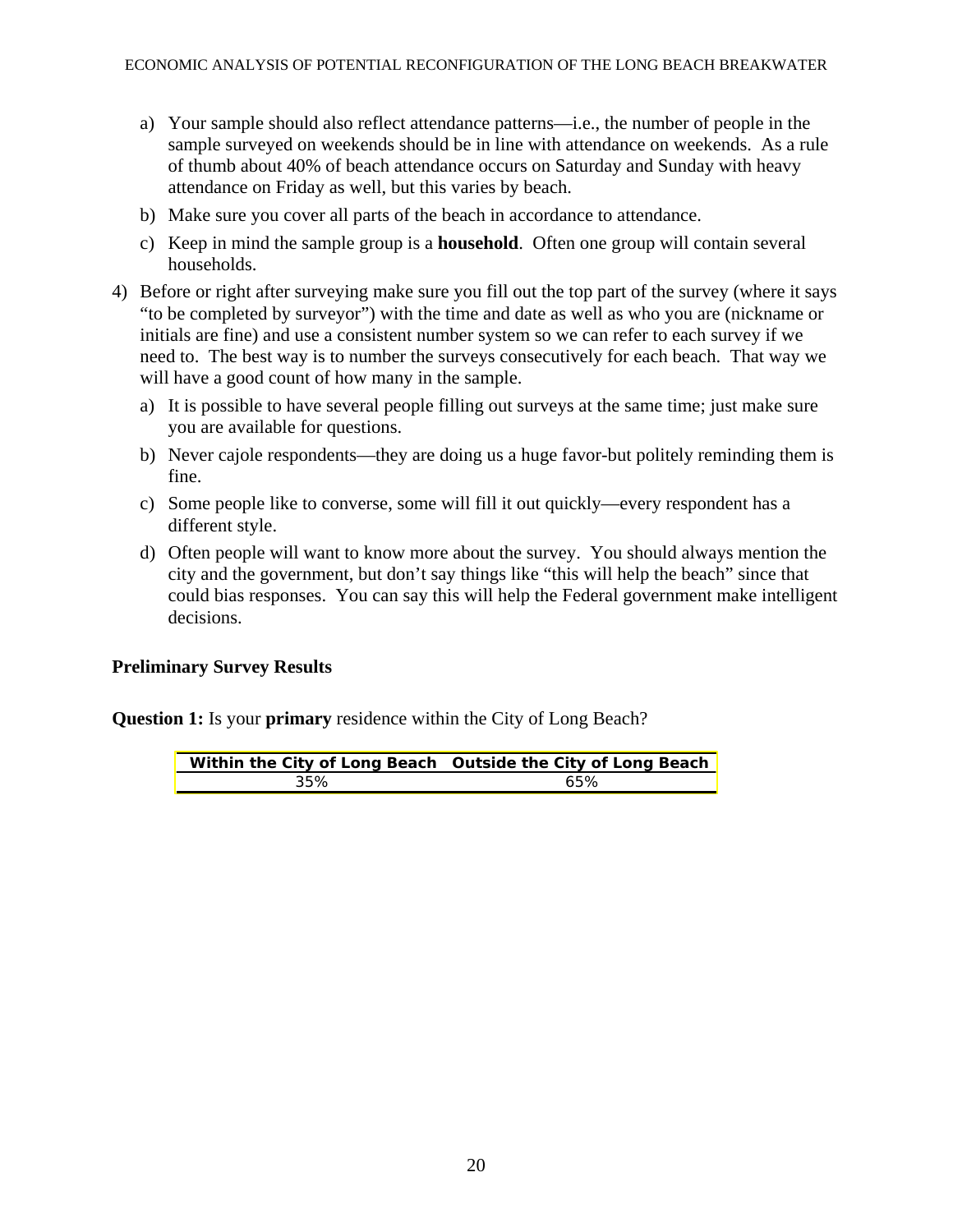



**Question 1a:** How far from this beach is your **primary** residence?

| Within 20 Miles | <b>Within 60 Miles</b> | More than 60 Miles, in California | In US, outside California | <b>Outside US</b> |
|-----------------|------------------------|-----------------------------------|---------------------------|-------------------|
| 49%             | 8%                     | ີ 1%                              | 7%                        | 37c               |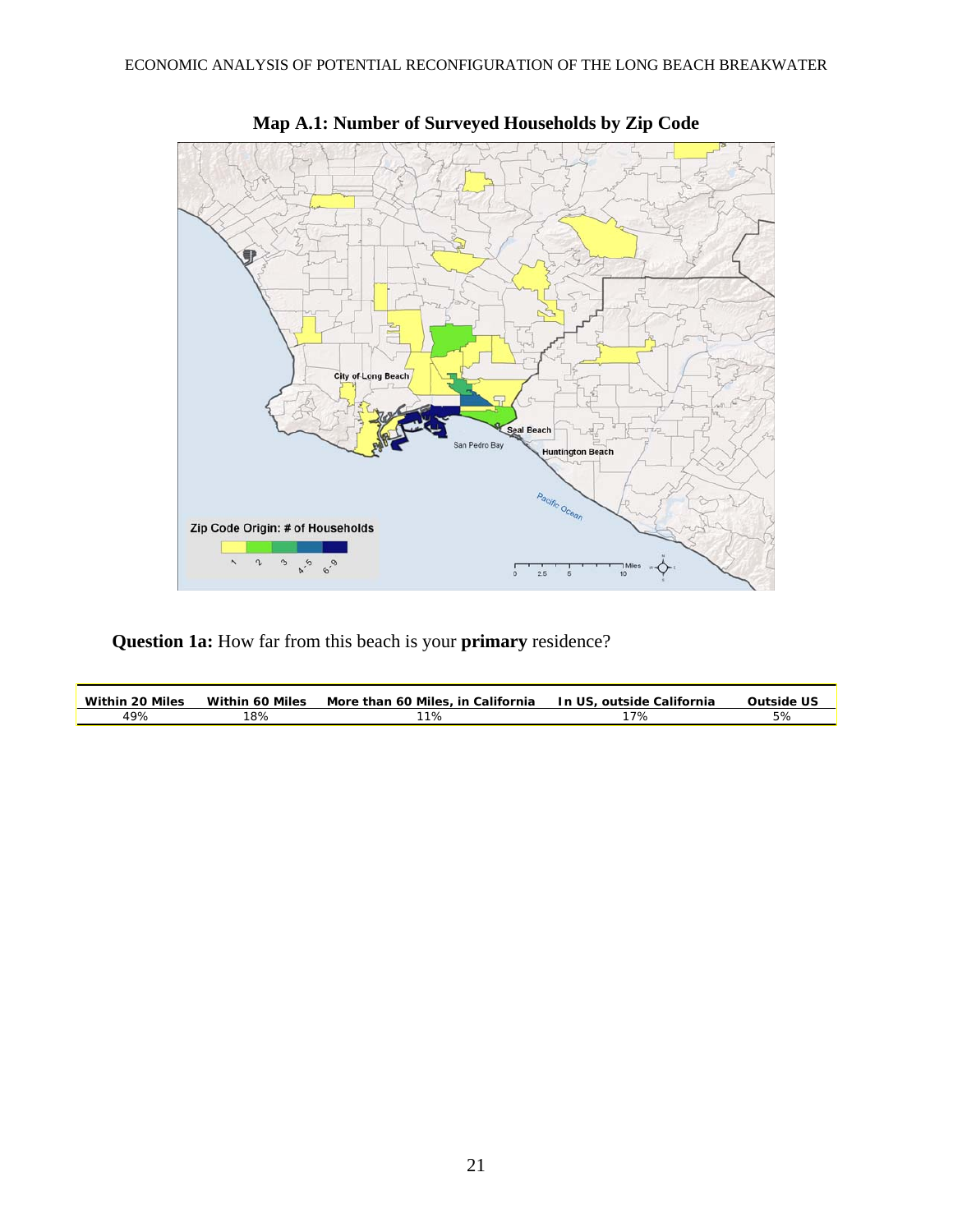

**Map A.2: Network Analyst of Households in Four Surrounding Counties** 

**Question 2:** How many people from your **household** are with you at the beach?

| <b>Group Size</b> | Percent |
|-------------------|---------|
|                   | 22%     |
| 2                 | 28%     |
| 3                 | 19%     |
| 4                 | 14%     |
| 5,6               | 14%     |
| 7,8               | 2%      |
| 9,10              | 2%      |

**Question 3:** How did you get to the beach today?

| شڌ | ັດot | .  | $-har$<br>151 |
|----|------|----|---------------|
|    |      | 1% |               |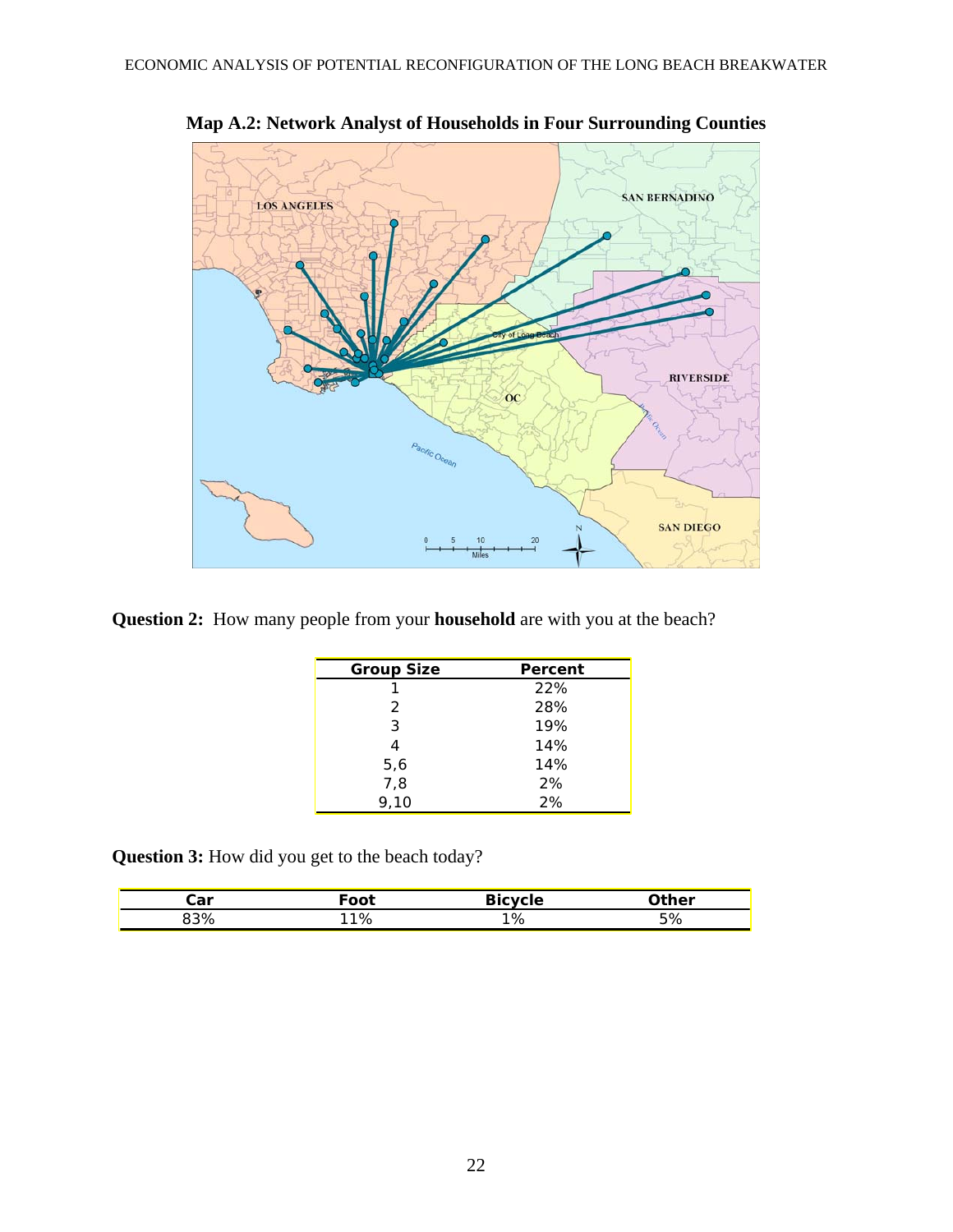Question 4: **If you frequent another beach more often than this beach, please list this beach and compare this alternative beach to Long Beach. Compare your overall satisfaction, including amenities available.** Do not **consider travel time.** 

|    | <b>Worse than Long Beach</b> |     |     | Same |       | <b>Better than Long Beach</b> |                   |  |
|----|------------------------------|-----|-----|------|-------|-------------------------------|-------------------|--|
|    |                              |     |     |      |       |                               |                   |  |
| 0% | 25%                          | 50% | 75% | 100% | 12.5% |                               | 150\% 175\% 200\% |  |

| <b>Beach</b>   | Frequency     | <b>Comparison to Long Beach</b> |
|----------------|---------------|---------------------------------|
| Bolsa Chica    |               | 125%                            |
| Corona Del Mar |               | 200%                            |
| Dockweiler     |               | 200%                            |
| Heromosa       | 3             | 150%                            |
| Huntington     | 19            | 152%                            |
| La Jolla       |               | 200%                            |
| Laguna Niguel  |               | 200%                            |
| Malibu         | 3             | 108%                            |
| Newport        | 4             | 163%                            |
| Oxnard         |               | 200%                            |
| Redondo        | 2             | 175%                            |
| Santa Monica   | $\mathcal{P}$ | 125%                            |
| Seal Beach     | 4             | 144%                            |
| Venice         | 2             | 100%                            |
| Long Beach     | 18            | 100%                            |
| Santa Cruz     |               | 100%                            |

**Question 5:** Please check the most appropriate box for trip type.

| Day Trip | Vacation |
|----------|----------|
| 72%      | 28%      |

**Question 6:** How would you rate the quality of water at Long Beach?

| liah<br> | <b>Relatively</b><br>Hiah | table<br>A<br>ACCC. | Poor |
|----------|---------------------------|---------------------|------|
| 3%       | 5%                        | 1%                  | 31%  |

**Question 7:** What activities are you engaging in on the beach today?

| nınc<br><b>SWIL</b> | .<br>vimmina<br>ww    | $\sim$<br>. | w     |     | other → |
|---------------------|-----------------------|-------------|-------|-----|---------|
| 27%                 | $ \sim$ $\sim$<br>55% | 0%          | , , o | 72% | 7c      |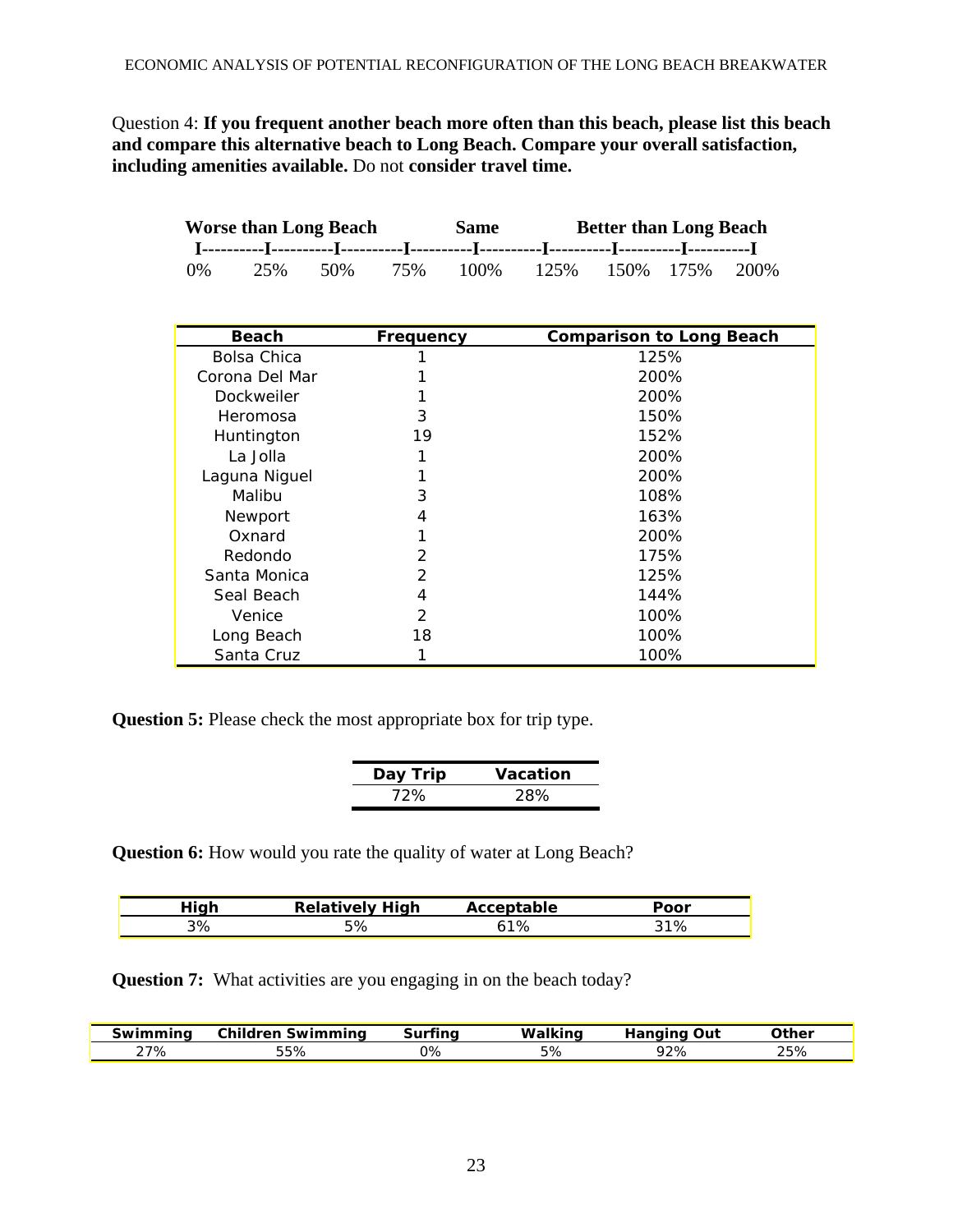**Question 8:** How many hours will you spend at the beach today?

| ∟enath of ⊺<br>⊺ime | hours<br>. . <u>.</u> | hour                     | hours<br>$-1$           | hours<br>д., | Hours<br>More<br>thar<br>o |
|---------------------|-----------------------|--------------------------|-------------------------|--------------|----------------------------|
| reauency            | 4%                    | $\sim$ $\sim$<br>.<br>70 | $\sim$ . $\sim$<br>.O7c | 22%          | 70.<br>70                  |

| Date    | Time            | Attendance | <b>Beach</b> | Volleyball | Kiteboarding | Skv      | Mean Temp | Mean Wind |
|---------|-----------------|------------|--------------|------------|--------------|----------|-----------|-----------|
| 7/24/08 | $11:30-15:00$   | 508        | 92%          | 0%         | 8%           | Sunny    | 69        | 7 MPH     |
| 8/9/08  | $11:00 - 14:30$ | 1288       | 95%          | 5%         | 0%           | Sunny    | 72        | 6 MPH     |
| 8/29/08 | $11:30-14:30$   | 353        | 95%          | 5%         | 0%           | Overcast | 72        | 5 MPH     |
| 8/30/08 | $11:30-14:30$   | 725        | 84%          | 16%        | 0%           | Sunny    | 73        | 5 MPH     |
| 9/20/08 | $12:30-16:00$   | 557        | 87%          | 12%        | 1%           | Sunny    | 67        | 4 MPH     |

#### **Table A.1: Attendance Counts** [20](#page-23-0)

Long Beach lifeguards and Marine Safety personnel attendance estimates of 500,000 were approximately two-times greater than estimates derived from collected survey and attendance data in the summer of 2008. One account for this variation could stem from the time of day that survey and beach counts were proctored. According to Long Beach's coastal personnel, visitation patterns at Long Beach are dissimilar to visitation patterns at a majority of southern California's beaches. Visitors to Long Beach's beaches begin arriving at 1:00 PM, resulting in a peak visitation time between 4:00 PM and 5:00 PM. This pattern of beach visitation is unusual for southern California, where beachgoers commonly arrive between 10:00 AM and 11:00 AM and peak visitation occurs between 1:00 PM and 3:00 PM. In accordance with widespread beach visitation patterns, survey and attendance counts were proctored between 11:00 AM and 3:00 PM. Collected beach counts were applied to a Los Angeles County beach visitation multiplier for the respective collection hours. The applied multipliers, which were representative of adjacent beach use, could have resulted in underestimation of high season and low season counts. However, it is important to consider that on multiple days when data was collected, special events were being held on the beach, resulting in relatively unrepresentative samples.

Prior to 2003-2004, the City projected their annual beach visitation by incorporating a standard methodology as developed by the City of Huntington Beach. Long Beach would account for daily attendance by (1) totaling the number of day-use parking receipts collected at man-operated pay booths located at the entrance of their parking lots and (2) estimating the total number of visitors who utilized adjacent non-metered street parking. Long Beach's attendance methodology was the output of the American Trader Oil Spill legal suit in Huntington Beach, which utilized beach attendance estimates to estimate to the economic impact of a hazardous oil spill and the corresponding closure of multiple Southern California beaches.

In addition to the aforementioned survey data, beach attendance counts were collected to assist in estimating high-season (June – August) attendance estimates. Initial high-season statistics were computed, resulting in a weekend day average of 3,024 beachgoers and a weekday average of 1,136 beach goers. High-season daily attendance projections were extrapolated to calculate a

<span id="page-23-0"></span><sup>&</sup>lt;sup>20</sup>Weather records were extracted from http://www.wunderground.com at Lat. 33.75, Lon. -118.11, and Elev. 7ft 7/24/08 – AVP Professional Beach Volleyball tournament hosted at Alamitos Beach.

<sup>8/9/08 –</sup> Sand castle competition at Belmont Shore, between Prospect Ave. and La Verne Ave.

<sup>9/20/08 –</sup> Alamitos Beach parking lot closed for Long Beach Triathlon preparation.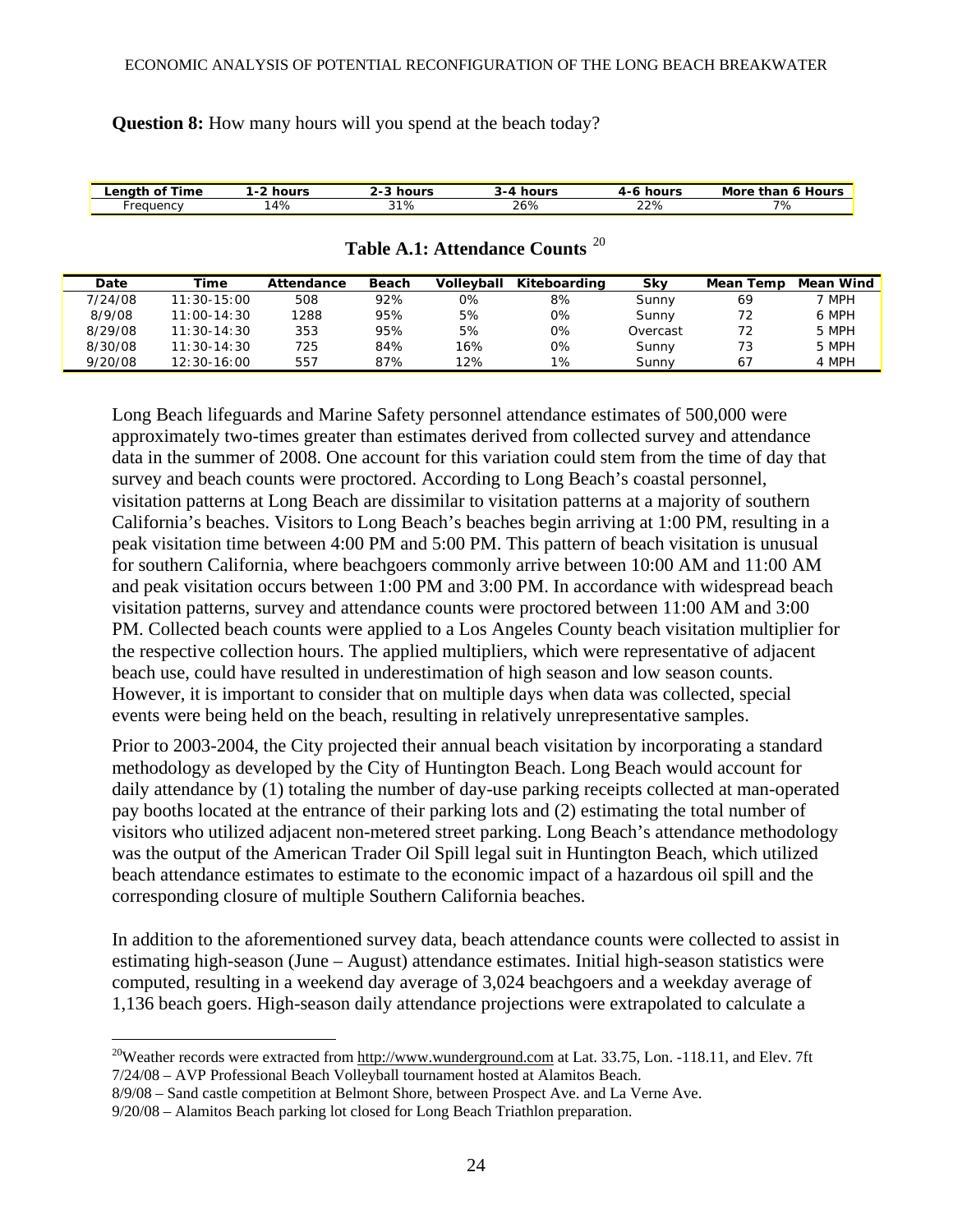high-season total of 152,436 beachgoers. Walkers and cyclists utilizing the bike path were not reported in our estimates. To account for this population of beachgoers, weekend and weekday estimates were increased by  $15\%$ <sup>[21](#page-24-0)</sup>, resulting in a total high-season count of approximately roughly 79,500 beachgoers for a annual visitation total of 254,500 beachgoers.<sup>[22](#page-24-0)</sup> Long Beach 175,000 beachgoers. Interpolative techniques were used to estimate low-season attendance at reported a total visitation of 1,075,000 visits for 2008. This number represents beachgoers at the geographic area under investigation and at the Bay Shore beaches, which are not part of the study focus. Long Beach lifeguards believed the annual attendance estimates in the Long Beach surf zone to be approximately 500,000 visits, two-times greater than our preliminary estimates.

Surveying beachgoers provides numerous challenges. An obstacle to in-person surveying is approaching individuals participating in a recreational activity at the time survey instrument are proctored. Walking, biking, volleyball, swimming, surfing, boating and kiteboarding are some examples of recreational activities where it is difficult to intercept the beachgoer for the purpose of survey participation. To account for this obstacle, in addition to surveying, beach counts were recorded for individuals utilizing the volleyball facilities and kiteboarders in the surf zone. From the total population of beachgoers accounted for, 8% were utilizing the volleyball facilities and kiteboarders accounted for approximately 1% of the population. Relative to beachgoers, kiteboarders comprised a small amount of the total population. However, kiteboarding, like other recreational activities, is dependent on sensitive weather conditions – primarily high winds. When attendance counts were recorded corresponding to measurable wind conditions, kiteboarders accounted for over 8% of the total beachgoing population.

<sup>&</sup>lt;sup>21</sup> Personal communiqué with Long Beach lifeguards alluded that the percentage of beachgoers using the bike path to be approximately 20% of the total beach population. Walkers and cyclists are two groups of beachgoers that are difficult to accurately estimate utilizing in-person surveying and recreation counts. A majority of these beachgoers utilize the bike path, which was not incorporated in this analysis because of complexities associated with double

<span id="page-24-0"></span>counting this population of beachgoers and the bike path relative separation from other recreational activities.<br><sup>22</sup> Interpolative techniques to estimate low-season attendance were based on monthly beach visitation freque recorded by Dwight (2007).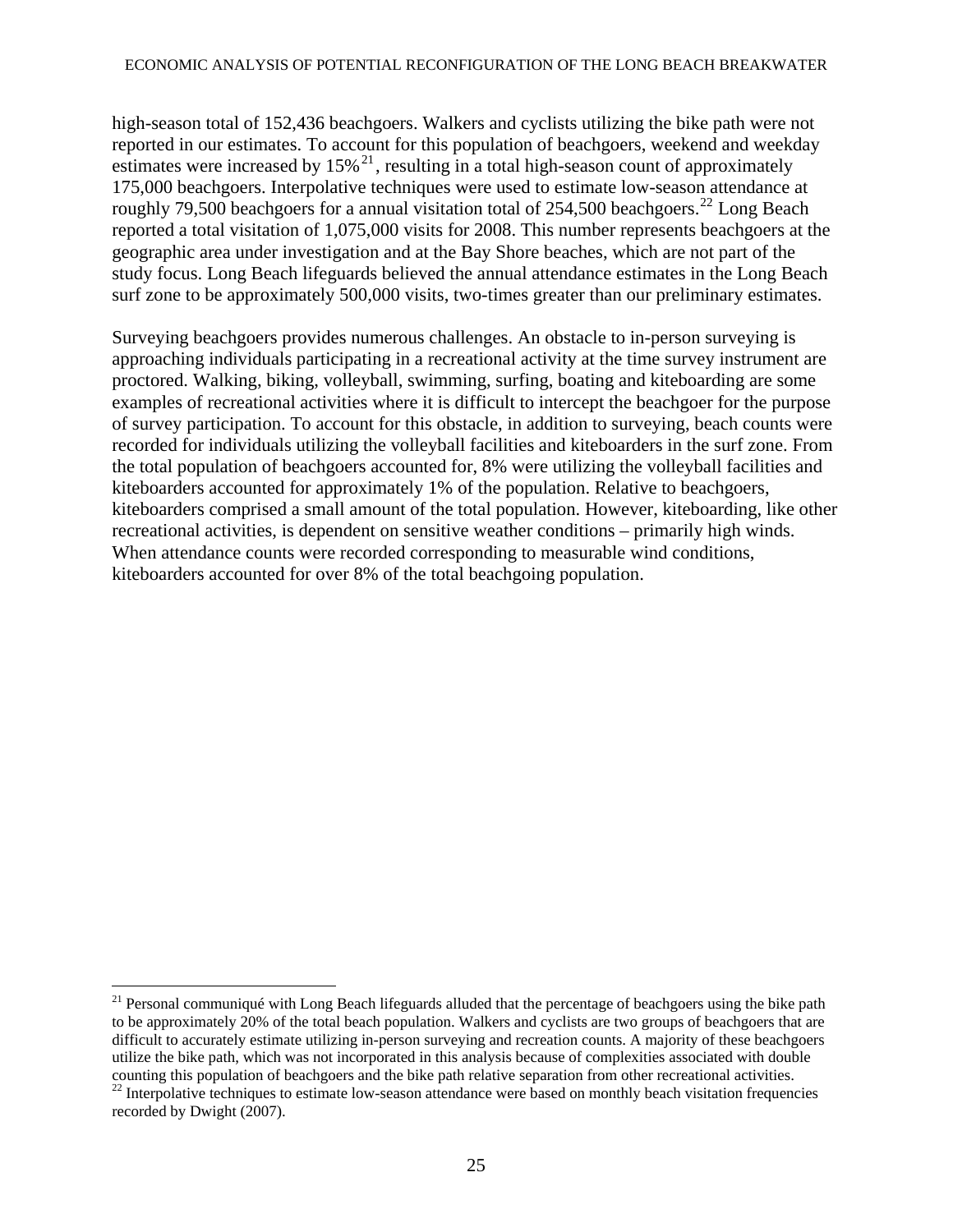### **Appendix B: Parking Capacity and Revenue**

Parking capacity estimates were generated by accounting for all parking lots dedicated to beach use and street parking from the Marina Green parking lot at 500 E. Shoreline Dr., north to 800 E. First St., west to 80 Bay Shore Ave., south to 5400 E. Ocean Blvd, west to 7200 E. Ocean Blvd., and all areas bordered by E. Bay Shore Walk, E. Seaside Walk and the beachfront bike path. Parameters for street parking were developed from site reviews and conversations with Long Beach lifeguards familiar with beach use parking. Parking spaces and occupancy rates were determined by multiple site visits accounting for weekday v. weekend use and were confined to a quarter-mile radius of accessible beach. Because the neighborhoods adjacent to the beach are built on a grid, it would be fair to estimate the increased capacity offered from E. First St. to E. Second St. and everything in between. A rough estimate would be that there is an additional capacity for 5,000-7,000 individuals per day – similar to the amount of parking between E. Ocean and E. 1<sup>st</sup> First St. - if parking parameters were extended one block north.

| Table B.1: Lot Parking Adjacent to Long Beach's Shoreline |  |  |
|-----------------------------------------------------------|--|--|
|-----------------------------------------------------------|--|--|

| <b>Parking Lot</b>            | Hr. Rate | <b>Operating Hours</b> | Operator           | <b>Restrictions</b> | Type        | <b>Spaces</b> |
|-------------------------------|----------|------------------------|--------------------|---------------------|-------------|---------------|
| Marina Green                  | \$1.00   | 8 AM-6 PM, Mon-Sun     | City of Long Beach | 2 Hrs.              | Pay Station | 250           |
| Alamitos Beach                | \$1.00   | 8 AM-6 PM, Mon-Sun     | City of Long Beach | None                | Meter       | 131           |
| Junipero Beach                | \$1.00   | 8 AM-6 PM, Mon-Sun     | City of Long Beach | None                | Meter       | 460           |
| Belmont Veteran Memorial Pier | \$1.00   | 8 AM-6 PM, Mon-Sun     | City of Long Beach | None                | Meter       | 263           |
| Granada Beach                 | \$1.00   | 8 AM-6 PM, Mon-Sun     | City of Long Beach | None                | Meter       | 540           |
| La Verne                      | \$1.00   | 8 AM-6 PM, Mon-Sun     | City of Long Beach | None                | Meter       | 162           |
| 54th Place                    | \$1.00   | 8 AM-6 PM, Mon-Sun     | City of Long Beach | None                | Meter       | 54            |
| 72nd Place Overflow           | \$1.00   | 8 AM-6 PM, Mon-Sun     | City of Long Beach | None                | Meter       | 50            |
| 72nd Place                    | \$1.00   | 8 AM-6 PM, Mon-Sun     | City of Long Beach | None                | Meter       | 95            |
| Total                         |          |                        |                    |                     |             | 2,005         |

**Table B.2: Street Parking in a 400-Yard Radius of Long Beach's Shoreline** 

| <b>Street</b>                       | <b>Restrictions</b>                       | <b>Spaces</b> |
|-------------------------------------|-------------------------------------------|---------------|
| E. Ocean Blvd                       | Street Sweeping 2 Hr./week                | 2.424         |
| E. Ocean Blvd - E. First St         | Street Sweeping 2 Hr./week                | 1,548         |
| 1st PL - 15th PL Cul-De-Sacs        | Street Sweeping 2 Hr./week                | 161           |
| E. Seaside Walk - E. Bay Shore Walk | Street Sweeping 1 Hr./week                | 408           |
| Olympic Plaza                       | Street Sweeping 2 Hr./week; 2 Hr. Parking | 50            |
| Total                               |                                           | 4.591         |

Appropriately pricing lot and street parking can (1) generate public revenue, which can be used to maintain sidewalks, streets, restrooms, and other public facilities and (2) encourage the balance between supply and demand so not too few or too many spaces are available for patrons. Performance-based parking studies have identified an 85 percent occupancy rate as ideal to maintain revenues and allow patrons to find parking without circling lots and increasing accident related risks.<sup>[23](#page-25-0)</sup> To estimate the potential revenue of existing City operated beach-lot parking, an 85% lot occupancy rate and a mean of 4 hours of use per day between the hours of 8:00 AM and 6:00 PM were assumed. Annual parking revenues generated from \$1.00 per hour fees total approximately \$2,488,205.

<span id="page-25-0"></span> $\overline{a}$ 23 Shoup, Donald. The Price of Parking on Great Streets. *Planetizen.* [http://www.planetizen.com/node/19150.](http://www.planetizen.com/node/19150)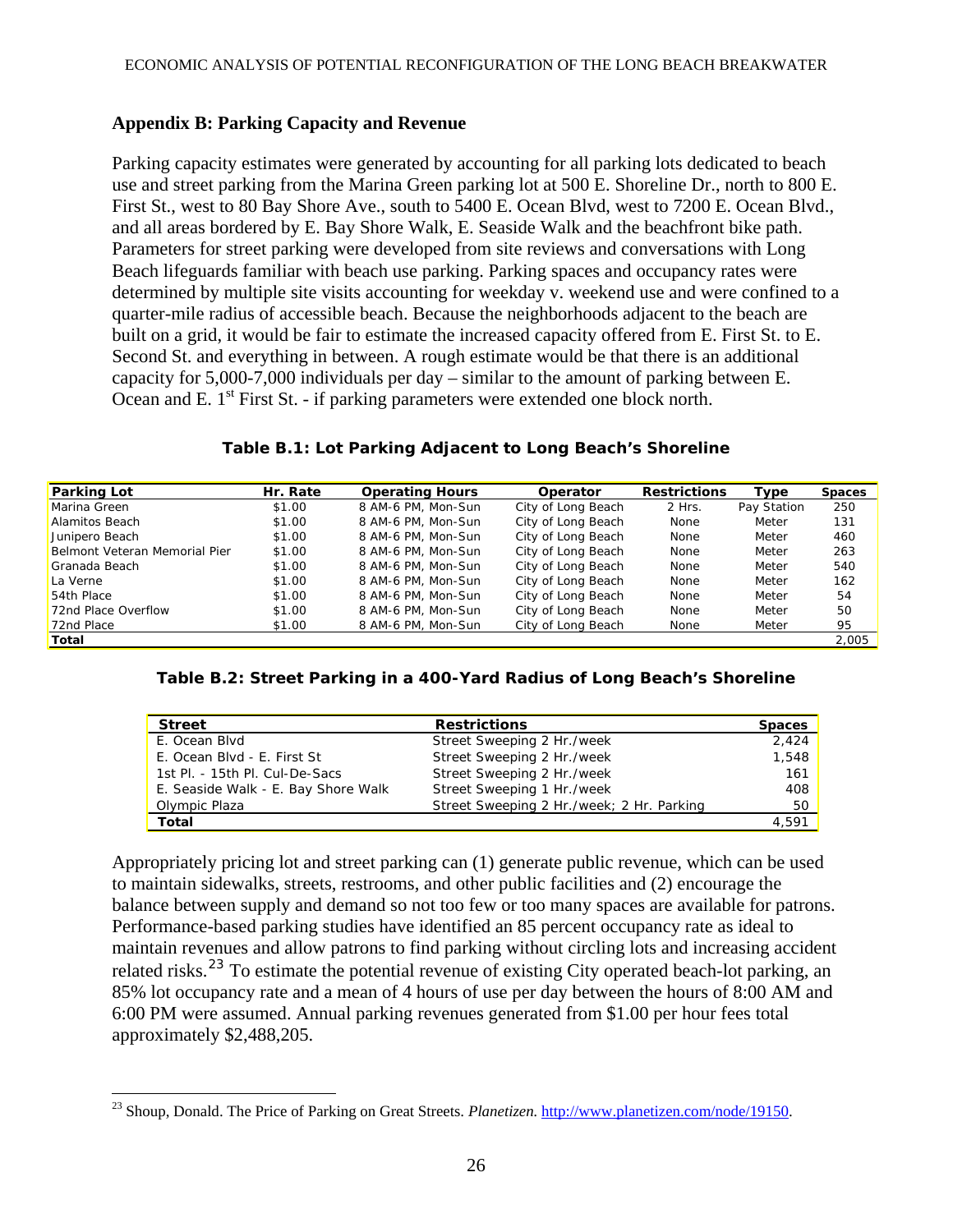#### ECONOMIC ANALYSIS OF POTENTIAL RECONFIGURATION OF THE LONG BEACH BREAKWATER

Beyond meter revenue, municipalities can generate significant amounts of revenue, often exceeding parking meter revenue, from parking violations. Municipal revenues generated from metered parking and parking violations vary significantly. For example, in the 2000-2001 fiscal year, the nearby City of Hermosa Beach generated revenues totaling \$780,000 for parking meters and approximately  $$828,000$  from parking fines.<sup>[24](#page-26-0)</sup> From May to October 2008-2009, neighboring City of Manhattan Beach generated \$1,355,803 in revenues from parking meters and \$1,102,356 from parking violations. For every \$1.00 in revenue generated from parking meters in the City of Hermosa Beach, \$1.06 was generated in parking violation revenue. In the City of Manhattan Beach, for every \$1.00 generated in parking meter revenue \$0.81 was generated in parking violations.

Given the similar coastal amenities and proximity of Long Beach to Hermosa Beach and Manhattan Beach, a conservative rate of \$0.75 in parking violation revenue was estimated for every \$1.00 in parking meter revenue. Applying the parking violation estimate to our estimated potential annual parking revenue results in an annual estimate of \$1,866,154 in parking violation revenue for a combined annual meter and violation revenue of \$4,354,359.

### **Table B.3: Estimated Annual Revenue from Lot Parking**

| Hr.<br>Fee | ℅<br>Occupancv | Occupancy F<br><b>Hrs</b> | Parking<br>Revenue | 75%<br>Violation<br>Revenue | Tota<br>Annual<br>Revenue |
|------------|----------------|---------------------------|--------------------|-----------------------------|---------------------------|
| \$1.00     | 85%            |                           | 488,205            | .866.<br>h<br>.             | \$4,354<br>.              |

It is important to note that a majority of the beach parking lots east of the pier are under utilized. Easily accessible fee-free street parking on Ocean Ave. encourages beach users to avoid metered lot parking when accessing the beach. Appropriately pricing existing metered parking, accompanied by increased demand for Long Beach's beaches could result in significant parking revenues. Additional analysis of parking finance strategies is suggested, including the possibility of regulating street parking adjacent to the beach.

<span id="page-26-0"></span> $\overline{a}$ <sup>24</sup> <http://www.hermosabch.org/departments/cityclerk/agenmin/4a-61201.html>.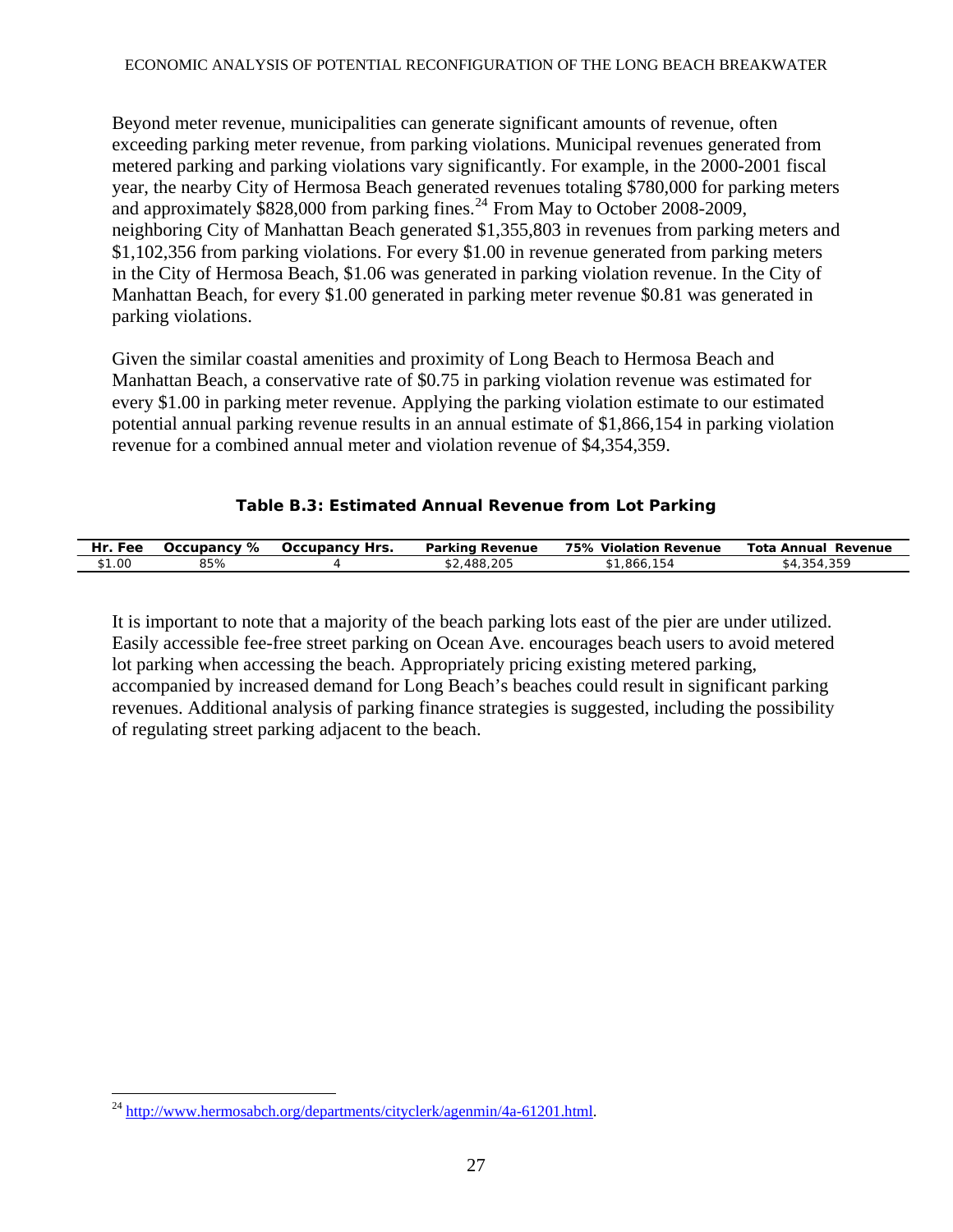### **Appendix C: Estimates of Recreational Benefits**

Recreational Benefits were estimated using unit day values and following the procedure laid out in the U.S. Army Corps of Engineers Economic Guidance Memorandum. In particular, the Corps guidelines examine recreational values depending upon the quality of recreation, the number of substitutes available, crowding, etc. The Corps memo assigns criteria for assessing point values (Table B.1 below) and then a dollar unit day value given the point value. For more information on this methodology, please consult this memo.<sup>[25](#page-27-0)</sup>

| <b>USACE Benefits Transfer Methodology</b> |                              |  |  |  |  |  |  |  |
|--------------------------------------------|------------------------------|--|--|--|--|--|--|--|
| Criteria                                   | <b>Total Possible Points</b> |  |  |  |  |  |  |  |
| <b>Recreation Experience</b>               | 30                           |  |  |  |  |  |  |  |
| Availibility of Opportunity                | 18                           |  |  |  |  |  |  |  |
| Carrying Capacity                          | 14                           |  |  |  |  |  |  |  |
| Accessibility                              | 18                           |  |  |  |  |  |  |  |
| Environmental                              | 20                           |  |  |  |  |  |  |  |
| Total                                      | 100                          |  |  |  |  |  |  |  |

**Table C.1: U.S. Army Corps of Engineers Point Values for Recreation** 

For the purposes of this study, we first examined current recreational amenities at Long Beach. As discussed in the main text, current recreational amenities are severely limited by poor water quality. The lack of waves also limits a number of beach recreational activities such as surfing and boogie boarding.

| <b>Current Recreational Value</b> |                       |                     |  |  |  |  |  |  |  |
|-----------------------------------|-----------------------|---------------------|--|--|--|--|--|--|--|
| Criteria                          | <b>Total Possible</b> | <b>Total Points</b> |  |  |  |  |  |  |  |
|                                   | <b>Points</b>         | <b>Assigned</b>     |  |  |  |  |  |  |  |
| <b>Recreation Experience</b>      | 30                    |                     |  |  |  |  |  |  |  |
| Availibility of Opportunity       | 18                    | 6                   |  |  |  |  |  |  |  |
| Carrying Capacity                 | 14                    | 5                   |  |  |  |  |  |  |  |
| Accessibility                     | 18                    | 10                  |  |  |  |  |  |  |  |
| Environmental                     | 20                    | 2                   |  |  |  |  |  |  |  |
| Total                             | 100                   | 26                  |  |  |  |  |  |  |  |
| Day Use Value 2007                |                       | \$                  |  |  |  |  |  |  |  |

**Table C.2: Unit Day Value of Current Recreation at Long Beach** 

• **Recreation Experience**: The current recreational experience is very poor. Very few people swim due to poor water quality and few people lay on the beach due to the trash, though the City does collect trash deposited on the beach periodically. There is limited

<span id="page-27-0"></span><sup>&</sup>lt;sup>25</sup> See US Army Corps of Engineers, Economics Guidance Memorandum, Unity Day Values for Recreation, Fiscal ear 2007: http://www.usace.army.mil/CECW/PlanningCOP/Documents/egms/egm07-03.pdf and USACE Planning Guidance Notebook: http://www.iwr.usace.army.mil/waterresources/docs\_wr/11052100.pdf.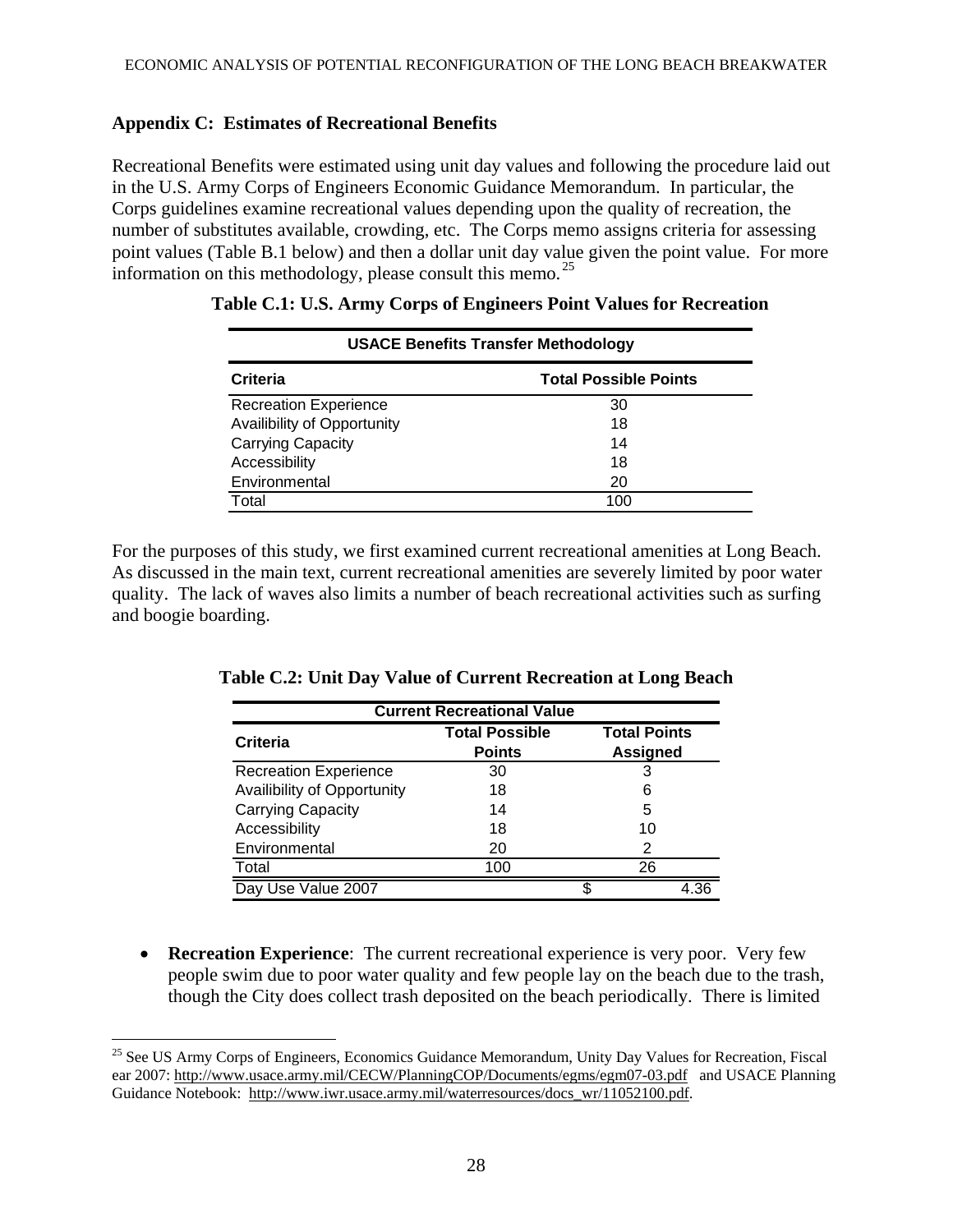activity on the boardwalk and volleyball. The lack of waves prevents any wave activity such as boogie boarding or surfing.

- **Availability of Opportunity**: There are a number of similar recreational opportunities within 30-60 minutes depending upon traffic.
- **Carrying Capacity**: Long Beach contains the basic facilities for a beach.
- **Accessibility**: Access is good. Traffic and parking are potential impediments.
- **Environmental**: Environmental Conditions are poor, among the worst for a southern California Beach. Water quality and trash on the beach are particular concerns.

### **After Project Unit Day Values**

For after project conditions (if the breakwater is reconfigured), we divided recreation into three categories: high season general beach use (swimming, lying on beach, walking/biking/skating on path, boogie-boarding, volleyball, etc.), low season general beach use, and surfing. We assigned separate point values for each activity as discussed below.

| <b>Recreational Value for High Season</b> |                       |                     |  |  |  |  |  |  |  |
|-------------------------------------------|-----------------------|---------------------|--|--|--|--|--|--|--|
| <b>Criteria</b>                           | <b>Total Possible</b> | <b>Total Points</b> |  |  |  |  |  |  |  |
|                                           | <b>Points</b>         | <b>Assigned</b>     |  |  |  |  |  |  |  |
| <b>Recreation Experience</b>              | 30                    | 22                  |  |  |  |  |  |  |  |
| Availibility of Opportunity               | 18                    | 14                  |  |  |  |  |  |  |  |
| Carrying Capacity                         | 14                    | 11                  |  |  |  |  |  |  |  |
| Accessibility                             | 18                    | 12                  |  |  |  |  |  |  |  |
| Environmental                             | 20                    | 12                  |  |  |  |  |  |  |  |
| Total                                     | 100                   | 71                  |  |  |  |  |  |  |  |
| Day Use Value 2007                        |                       | S<br>8 1 C          |  |  |  |  |  |  |  |

### **Table C.3: Unit Day Value of High Season General Beach Recreation after Project**

- **Recreation Experience**: The recreational experience after breakwater reconfiguration should be much better. Water quality should be improved for swimming. Wave activity would allow surfing and bodyboarding. The trash generated on the beach from the LA River should be reduced.
- **Availability of Opportunity**: Congestion is an issue here. Although there are other activities in the area, (e.g. Huntington Beach), these are at capacity on many summer days, hence the relatively high score.
- **Carrying Capacity**: This assessment assumes some improvement in facilities.
- **Accessibility**: This is the same as before.
- **Environmental**: Environmental Conditions would improve substantially due to better water quality and reduced trash.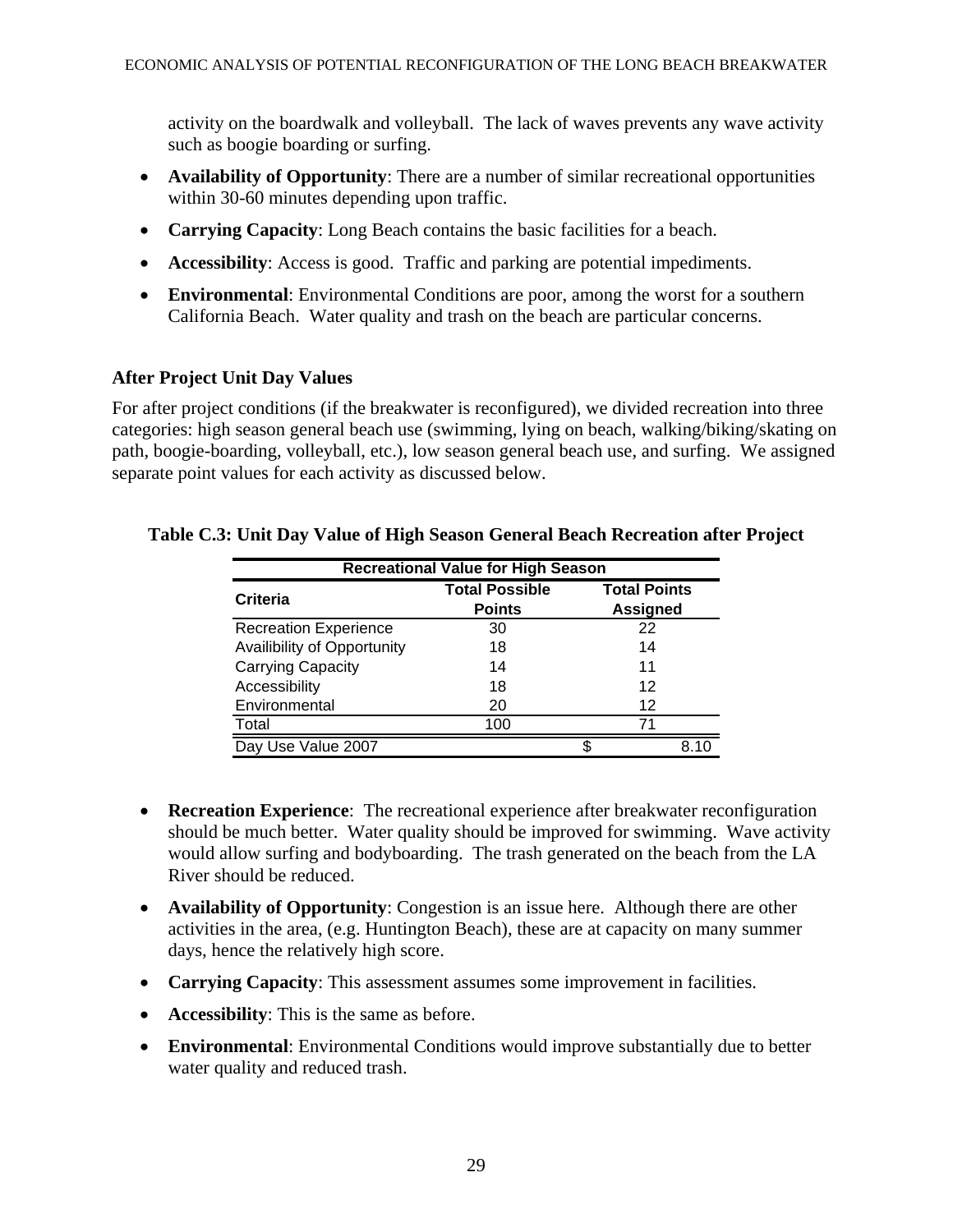| <b>Recreational Value for Low Season</b> |                       |                     |  |  |  |  |  |  |  |
|------------------------------------------|-----------------------|---------------------|--|--|--|--|--|--|--|
| Criteria                                 | <b>Total Possible</b> | <b>Total Points</b> |  |  |  |  |  |  |  |
|                                          | <b>Points</b>         | <b>Assigned</b>     |  |  |  |  |  |  |  |
| <b>Recreation Experience</b>             | 30                    | 9                   |  |  |  |  |  |  |  |
| Availibility of Opportunity              | 18                    | 9                   |  |  |  |  |  |  |  |
| Carrying Capacity                        | 14                    | 11                  |  |  |  |  |  |  |  |
| Accessibility                            | 18                    | 12                  |  |  |  |  |  |  |  |
| Environmental                            | 20                    | 12                  |  |  |  |  |  |  |  |
| Total                                    | 100                   | 53                  |  |  |  |  |  |  |  |
| Day Use Value 2007                       |                       | 7 በ6                |  |  |  |  |  |  |  |

#### **Table C.4: Unit Day Value of Low Season General Beach Recreation after Project**

- **Recreation Experience**: The recreational experience after breakwater reconfiguration should be better but mitigated somewhat by colder weather which limits beach activities.
- **Availability of Opportunity**: Reduced trash on beach and improved water quality imply somewhat fewer substitutes available locally.
- **Carrying Capacity**: This assessment assumes some improvement in facilities.
- **Accessibility**: This is the same as before.
- **Environmental**: Environmental Conditions would improve substantially due to better water quality and reduced trash.

### **Surfing**

 $\overline{a}$ 

Surfing is considered a specialized recreational activity. Numerous studies assign higher values to surfing than general beach activity.<sup>[26](#page-29-0)</sup> For this study, we used the Corps' unit day value for specialized recreation.

| <b>Recreational Value for Surfing (Year Round)</b> |                       |                     |  |  |  |  |  |  |  |
|----------------------------------------------------|-----------------------|---------------------|--|--|--|--|--|--|--|
| Criteria                                           | <b>Total Possible</b> | <b>Total Points</b> |  |  |  |  |  |  |  |
|                                                    | <b>Points</b>         | <b>Assigned</b>     |  |  |  |  |  |  |  |
| <b>Recreation Experience</b>                       | 30                    | 19                  |  |  |  |  |  |  |  |
| Availibility of Opportunity                        | 18                    | 15                  |  |  |  |  |  |  |  |
| <b>Carrying Capacity</b>                           | 14                    | 12                  |  |  |  |  |  |  |  |
| Accessibility                                      | 18                    | 12                  |  |  |  |  |  |  |  |
| Environmental                                      | 20                    | 12                  |  |  |  |  |  |  |  |
| Total                                              | 100                   | 70                  |  |  |  |  |  |  |  |
| Day Use Value 2007                                 |                       | 26.58               |  |  |  |  |  |  |  |

| Table C.5: Unit Day Value of Surfing after Project |  |  |  |  |  |
|----------------------------------------------------|--|--|--|--|--|
|----------------------------------------------------|--|--|--|--|--|

<span id="page-29-0"></span><sup>&</sup>lt;sup>26</sup> For example, see Chapman and Hanemann, 2001.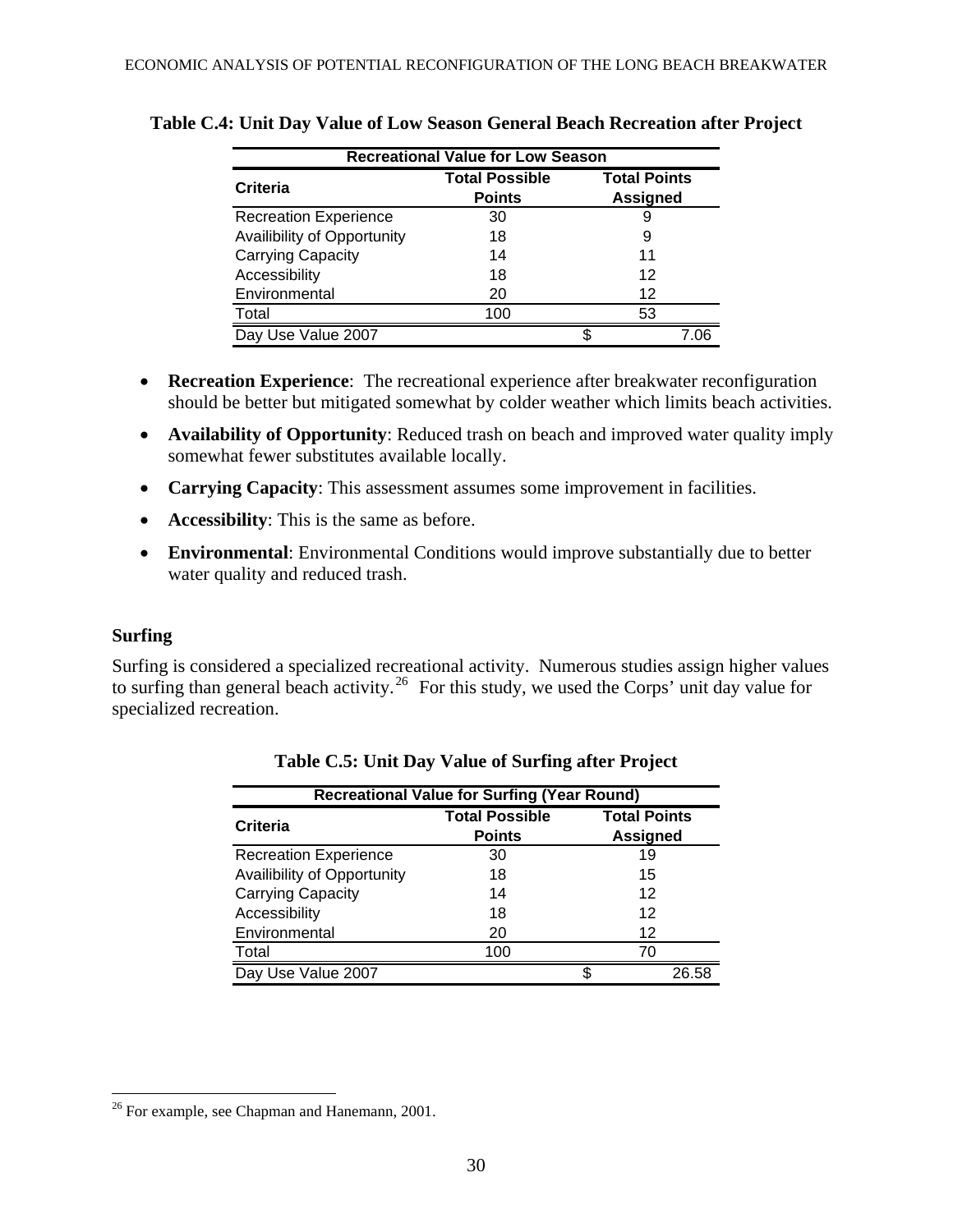- **Recreation Experience**: Note that this is for good surfing days only. Reconfiguration of the breakwater should provide adequate wave height for surfing though not as good as at some other beaches such as Huntington Beach.
- **Availability of Opportunity**: While nearby Seal Beach and Bolsa Chica State Beach have surfing, Long Beach has more parking capacity and better access for people who live in Long Beach.
- **Carrying Capacity**: This assessment assumes some improvement in facilities.
- **Accessibility**: This is the same as before.
- **Environmental**: Environmental conditions should improve substantially due to better water quality and reduced trash.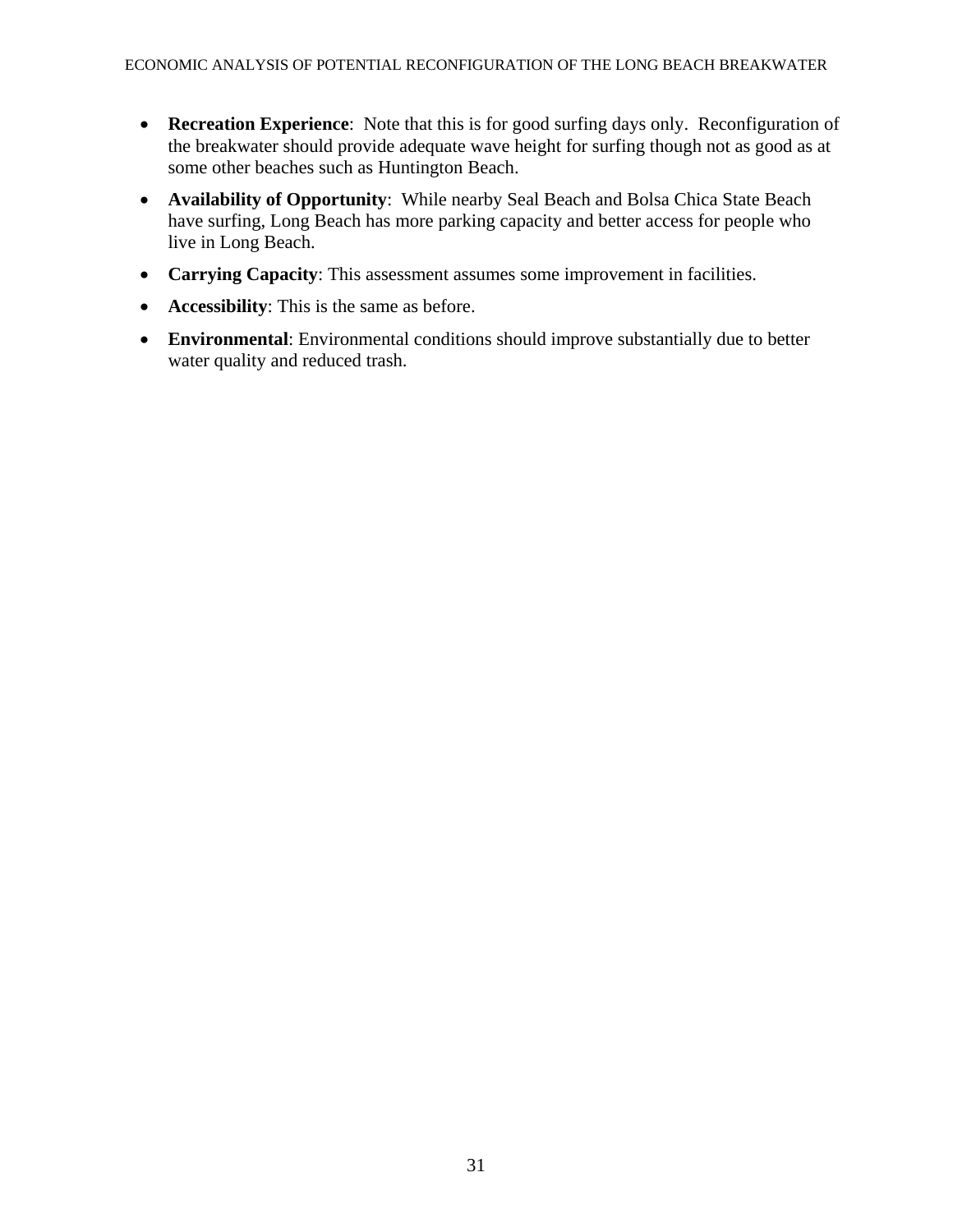### **Appendix D: Economic Impact Estimates**

Policy makers want to know how much economic activity is generated by beach recreation. This appendix will provide estimates of direct total spending generated at the State and local (City) levels as well as taxes generated from this spending.

Dr. King has quantified this for the State and for a number of communities in several studies.<sup>[27](#page-31-0)</sup> The estimates used in this report are based on survey data conducted at similar beaches in southern California. Local spending is lower than State spending simply because visitors may not spend all of their dollars in town. For example, a visitor to Long Beach may drive in from Los Angeles - some of her travel expenditures will be out of the City. Local taxes generated do not include increases in property taxes generated by improvements in the beach or water quality. Adequate data does not exist to make such an estimate, but it is clear that this impact is significant and thus our estimates are conservative.

Dr. King's previous studies indicate that the primary determinant of beach spending is whether a visitor has come in for the day or is staying overnight. For a beach with the amenities of Long Beach, after reconfiguration, we estimate that, on average, overnight visitors will spend \$50 per person. This figure may seem small given hotel and meal rates, however it includes people who stay with friends or relatives and is per person, not per group. We estimate that day trippers will spend on average \$13.20 per day. For more information on how these numbers were derived, please see to King and Symes.<sup>[28](#page-31-1)</sup> We also estimated the increased parking revenue. A more detailed discussion of this estimate is contained in Appendix A.

Our preliminary survey followed up by our discussions with lifeguards, indicate that currently 28% of visitors to Long Beach's beaches are on overnight trips and we have assumed, conservatively, that this proportion will not change. If the percentage of overnight visitors increase (which is quite possible as amenities improve) then the economic impacts would be larger than estimated here.

Spending per person was multiplied by estimated attendance before and after reconfiguration (250,000 and 3.2 million respectively—see main text for a discussion of how these figures were derived). State taxes were estimated as a fixed percentage of total spending as is standard in most economic impact models. We used data from the California Statistical Abstract<sup>[29](#page-31-2)</sup> to estimate the percentage of spending that would accrue as State taxes.<sup>[30](#page-31-3)</sup> Following the U.S. Army Corps methodology, we used a discount rate of 4.65% for all calculations of present value.

<span id="page-31-0"></span><sup>&</sup>lt;sup>27</sup> See, in particular: "The Potential Loss in GNP and GSP from a failure to Maintain California's Beaches," prepared for the California State Resources Agency, 2002,

http://userwww.sfsu.edu/~pgking/pubpol.htm and "The (Economic) Benefits of California's Beaches," prepared for the California State Resources Agency, 2002.

<span id="page-31-2"></span><span id="page-31-1"></span><sup>&</sup>lt;sup>28</sup> Ibid.<br><sup>29</sup> See http://www.dof.ca.gov/HTML/FS\_DATA/STAT-ABS/Statistical\_Abstract.php.

<span id="page-31-3"></span> $30$  11.5% of spending was assumed to go to State taxes including sales taxes, excise taxes, income taxes, etc.